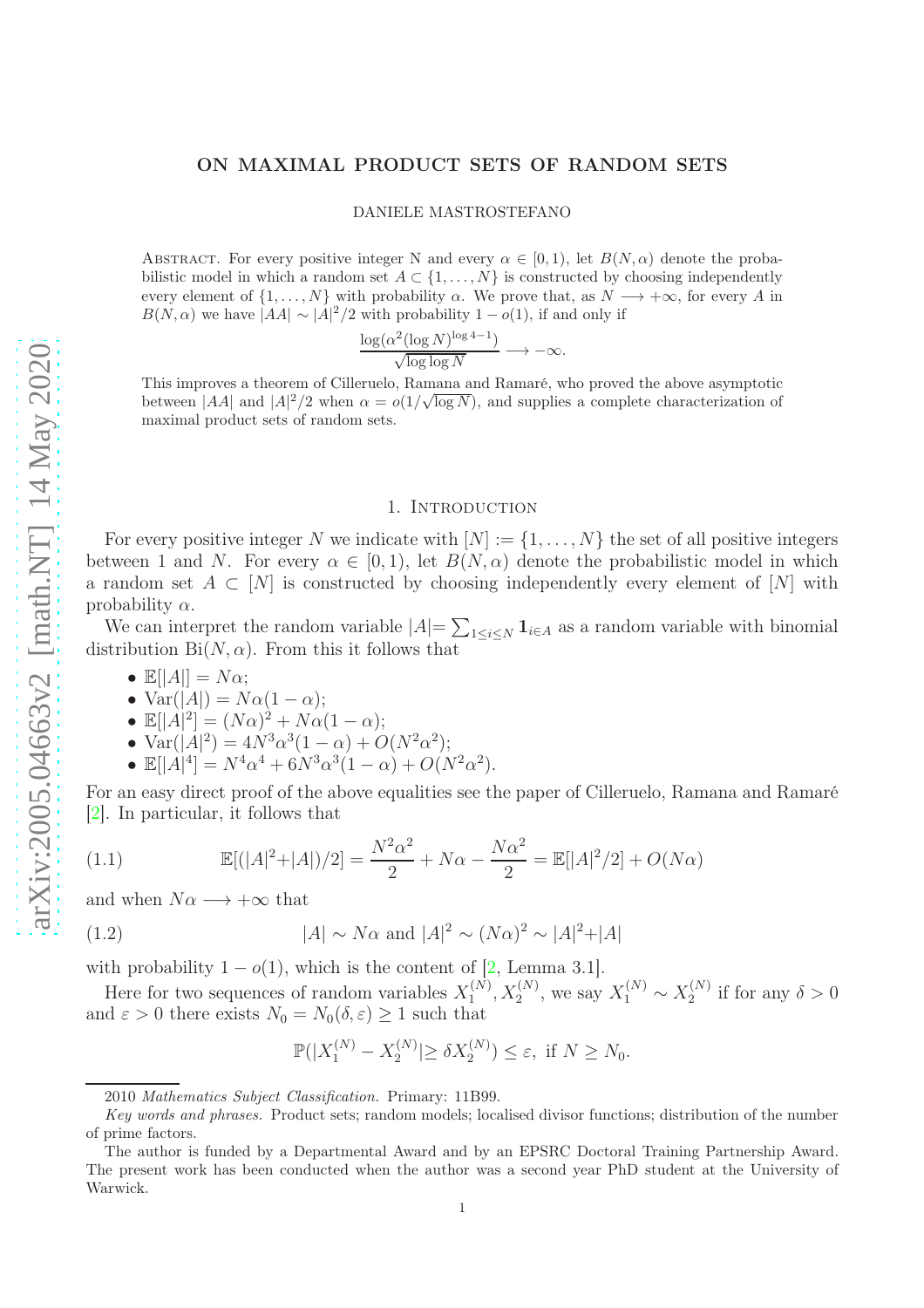In short, we may write that for any  $\delta > 0$ 

$$
\mathbb{P}(|X_1^{(N)} - X_2^{(N)}| \ge \delta X_2^{(N)}) = o_{\delta}(1), \text{ as } N \longrightarrow +\infty
$$

and we will simply indicate with  $X_1, X_2$  such two sequences of random variables, thus omitting the explicit dependence on N.

The probabilistic model  $B(N, \alpha)$  has been introduced to study the expected size of product sets

$$
AA := \{ ab : a \in A, b \in A \}
$$

and quotient sets

$$
A/A := \{a/b : a \in A, b \in A\}.
$$

To any set A we can associate a quantity called the *multiplicative energy* of A, defined as

$$
E(A) := \{(a, b, c, d) \in A^4 : ab = cd\}.
$$

In the definition of  $E(A)$  we tacitly assume that each quadruple is taken once without accounting for the multiplicity coming from possible symmetries (e.g. from swapping a with b or c with d). The multiplicative energy thus counts the number of "collisions" between elements in the product or quotient sets.

We can always find inside  $E(A)$  the set of quadruples  $(a, b, a, b)$  (without the multiplicity from swapping a with b), which we denote as the set of "trivial solutions" (to the equation  $ab = cd$ ), and the complementary set of "non-trivial solutions". The former has always size  $(|A|^2+|A|)/2$ .

When the product set AA has maximal cardinality it is intuitive to expect the set of trivial solutions in  $E(A)$  to be much larger than the complementary set of non-trivial ones. In other words, when the number of non-trivial solutions inside  $E(A)$  is somewhat "small" compared to  $|A|^2$  we expect few collisions on average and thus a product set AA of size as large as possible.

In practice, in order to guarantee to have a random product set of maximal size, we need to put some conditions on  $\alpha$  as a function of N.

The interesting range of  $\alpha$  to consider is when  $N\alpha$  is bounded away from 0. More precisely, we can prove the following proposition.

<span id="page-1-0"></span>**Proposition 1.1.** Let A be a random set in  $B(N, \alpha)$  and assume that  $\alpha = o(1/\sqrt{N})$ . Then  $|AA| = (|A|^2 + |A|)/2$  with probability  $1 - o(1)$ .

We delay the proof of Proposition [1.1](#page-1-0) to section 3. In light of the above result, from now on we assume  $N\alpha \longrightarrow +\infty$ .

If we increase the value of  $\alpha$  we might lose the equality stated in Proposition [1.1,](#page-1-0) but we could at least still have an *asymptotic* equality. A sufficient condition to guarantee that has been given in the following result (see [\[2,](#page-19-0) Theorem 1.2]).

<span id="page-1-1"></span>**Proposition 1.2.** Let A be a random set in  $B(N, \alpha)$ . If  $\alpha = o((\log N)^{-1/2})$ , then we have  $|AA| \sim |A|^2/2$  with probability  $1 - o(1)$ .

If we increase the value of  $\alpha$  too much we might lose the asymptotic equality stated in Proposition [1.2.](#page-1-1) To see this, we first remind of Ford's result [\[4,](#page-19-1) Corollary 3] on the multiplication table problem that we report below.

<span id="page-1-2"></span>**Proposition 1.3.** Let  $M(x)$  be the number of positive integers  $n \leq x$  which can be written as  $n = m_1 m_2$  with each  $m_i \leq \sqrt{x}$ . Then

$$
M(x) \approx \frac{x}{(\log x)^{\delta} (\log \log x)^{3/2}} \quad (x \ge 2),
$$

where

$$
\delta = 1 - \frac{1 + \log \log 2}{\log 2} = 0.086071...
$$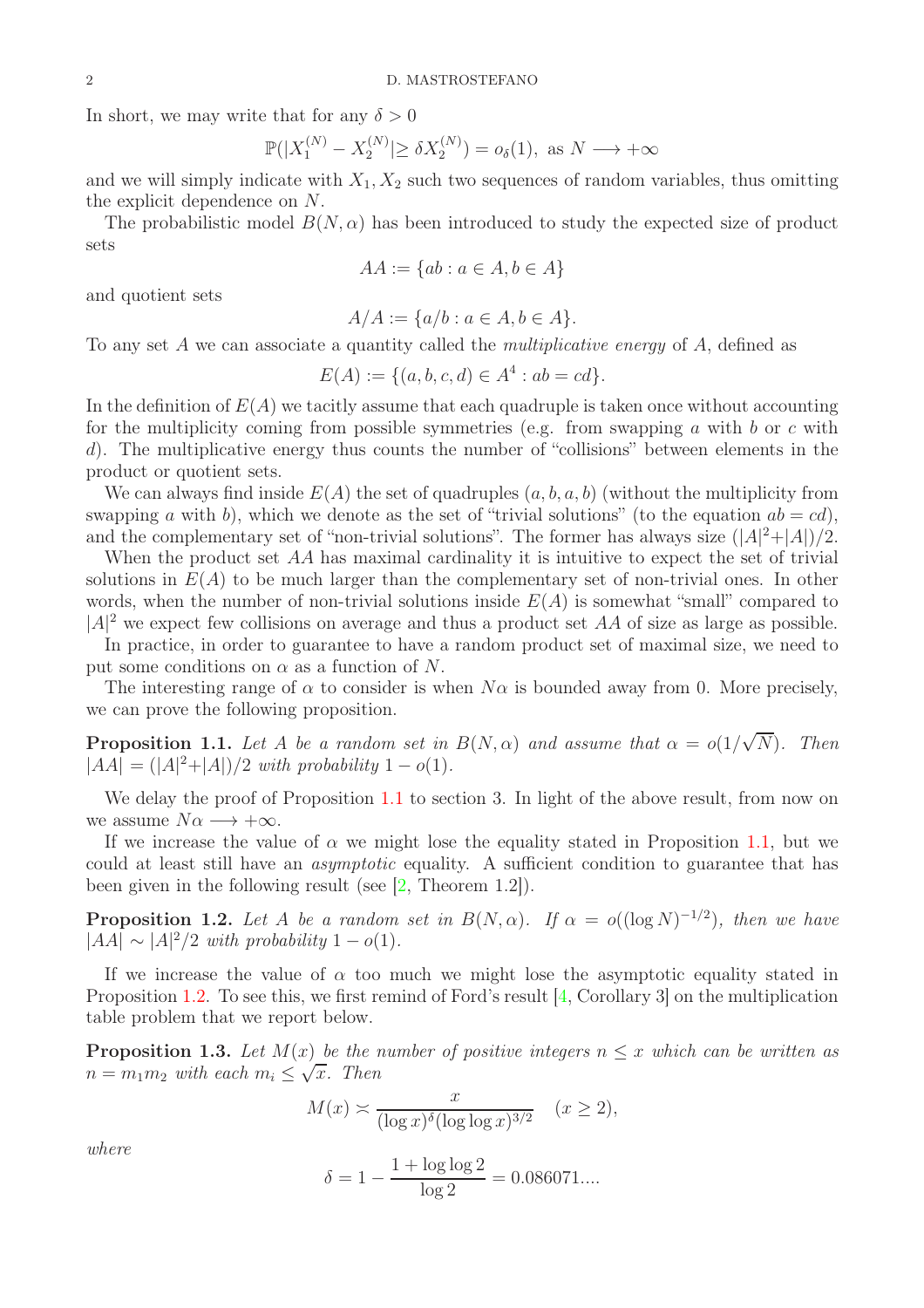Hence, considering  $AA \subset [N][N]$ , we get the upper bound:

(1.3) 
$$
|AA| \ll \frac{|A|^2}{\alpha^2 (\log N)^{\delta} (\log \log N)^{3/2}},
$$

from which we deduce that to have a random product set of maximal size we need

<span id="page-2-1"></span>
$$
\alpha \ll \frac{1}{(\log N)^{\delta/2} (\log \log N)^{3/4}}.
$$

An important consequence of the above bound is that we need  $\alpha \longrightarrow 0$ , as  $N \longrightarrow +\infty$ .

From the work in [\[2\]](#page-19-0) it is not clear though whether the value  $\alpha = o((\log N)^{-1/2})$  is sharp. Understanding asymptotics for the cardinality of product sets of random sets in  $B(N, \alpha)$  could serve as a good heuristic for predicting the size of product sets of deterministic sets of a given cardinality  $N\alpha$ . For instance, for the set of prime numbers or shifted primes it has been proven in [\[2,](#page-19-0) Theorem 1.3] that their product set is maximal, as it happens for their corresponding random models. Also the set of shifted sums of two squares  $Q_N - 1 := \{a^2 + b^2 - 1 : 1 \le a \le b \le N\}$ has been analyzed. In this case however, in [\[2,](#page-19-0) Theorem 1.5] has been computed only the order of magnitude for the size of its product set. Moreover, by comparing it with its random counterpart, the authors expressed their feelings that the size of its product set should be asymptotic to  $|Q_N - 1|^2/2$ , even though they were not able to prove neither the asymptotic for the deterministic product set nor that for the random one.<sup>[1](#page-2-0)</sup>

The situation for quotient sets appears to be instead much clearer. Indeed, it was proved in  $[2,$  Theorem 1.1 that the size of the quotient set of a random set is as large as possible as soon as  $\alpha$  tends to 0 as a function of N. Moreover, it can be shown that the condition  $\alpha = o(1)$  cannot be removed in the quotient set case. More precisely, it has been shown by Cilleruelo and Guijarro-Ordóñez [\[1\]](#page-19-2) that when  $\alpha$  is a fixed real number and  $N \longrightarrow +\infty$ , we have  $|A/A| \sim c_{\alpha} |A|^2$  with probability  $1 - o(1)$ , for an explicit  $c_{\alpha} < 1$ .

Coming back to product sets, in the deterministic setting it has been raised the following question:

Is it true that whenever  $A \subset \{1, ..., N\}$  is such that  $|AA| \sim |A|^2/2$ , as  $N \longrightarrow +\infty$ , then  $|A| = o(N(\log N)^{-1/2})$ ?

This was answered negatively by Ford [\[3\]](#page-19-3), proving the following result.

**Proposition 1.4.** Let  $D > 7/2$ . For each  $N \ge 10$  there is a set  $A \subset [N]$  of size

$$
|A| \ge \frac{N}{(\log N)^{\delta/2} (\log \log N)^D},
$$

with  $\delta$  as in Proposition [1.3,](#page-1-2) for which  $|AA| \sim |A|^2/2$ , as  $N \longrightarrow +\infty$ .

The proof, as sketched in  $[3]$ , goes as follows. First of all, he constructed a set B with some special arithmetic properties, among which that all the elements in  $B$  were integers with slightly fewer prime factors compared to their expected value. Then he established a lower bound on the size of B to compare with an upper bound on the multiplicative energy  $E(B)$ , thus showing a lack of non-trivial solutions inside  $E(B)$ . Finally, he selected a thin random subset  $A \subset B$ that had the desired properties, borrowing some ideas from the work in [\[2\]](#page-19-0).

However, the above construction and its implications do not preclude the possibility that for a random subset  $A \subset [N]$  under the model  $B(N, \alpha)$  with  $|A| \neq o(N(\log N)^{-1/2})$  we still have |AA| asymptotic to  $|A|^2/2$  with probability  $1-o(1)$ , leaving open the following question:

Is it true that the condition  $\alpha = o((\log N)^{-1/2})$  in Proposition [1.2](#page-1-1) is also necessary?

This paper is aimed at negatively answering to such question.

<span id="page-2-0"></span> $\overline{^{1}}$ In particular, this last assertion does not follow from [\[2,](#page-19-0) Theorem 1.2] and it was not previously known.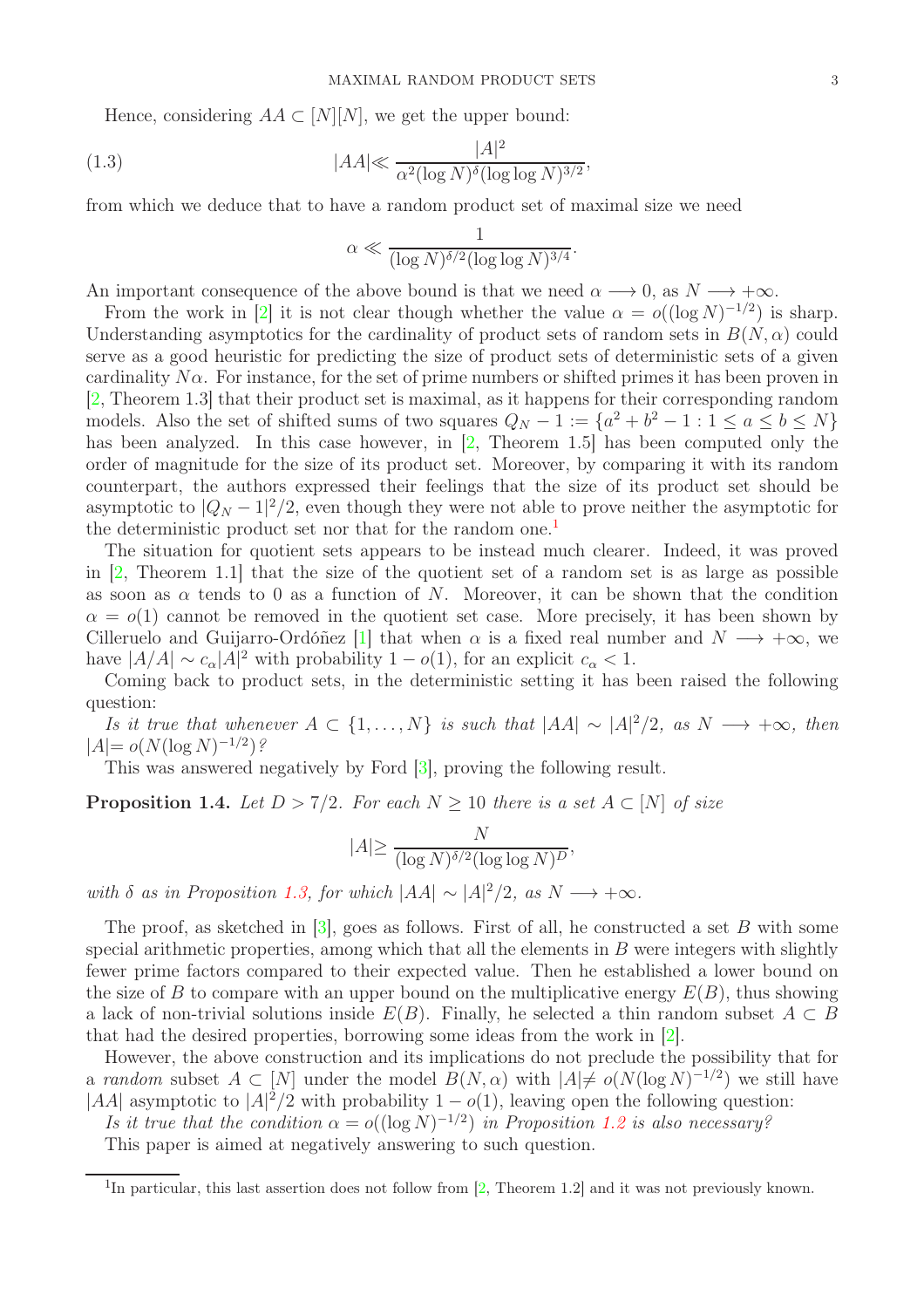<span id="page-3-1"></span>**Theorem 1.5.** Let A be a random set in  $B(N, \alpha)$ , with  $\alpha \in [0, 1)$ . Then, we have  $|AA| \sim |A|^2/2$ with probability  $1 - o(1)$ , as  $N \longrightarrow +\infty$ , if and only if

$$
\frac{\log(\alpha^2 (\log N)^{\log 4 - 1})}{\sqrt{\log \log N}} \longrightarrow -\infty.
$$

**Remark 1.6.** In particular, closing a gap present in [\[2\]](#page-19-0), for sets  $A \in B(N, \alpha)$  with  $\alpha \geq$  $\frac{1}{\sqrt{\log N}}$ , as for possible random models of the set of shifted sums of two squares  $Q_N - 1$ , it follows that  $|AA| \sim |A|^2/2$ , with probability  $1 - o(1)$ .

# 2. NOTATIONS AND PRELIMINARIES

2.1. Notations. For a couple of real functions  $f(x)$ ,  $g(x)$ , with  $g(x) > 0$ , we indicate with  $f(x) = O(g(x))$  or  $f(x) \ll g(x)$  that there exists an absolute constant  $C > 0$  such that  $|f(x)| \leq Cg(x)$ , for x sufficiently large. When the implicit constant C depends on a parameter  $\alpha$  we instead write  $f(x) \ll_{\alpha} g(x)$  or equivalently  $f(x) = O_{\alpha}(g(x))$ . Similarly, for a positive function  $f(x)$  we say  $f(x) \gg g(x)$  when instead there exists an absolute constant  $c > 0$  such that  $|g(x)| \leq cf(x)$ , for x sufficiently large. Finally, when they both simultaneously hold we write  $f(x) \asymp g(x)$ .

Throughout, the letter p is reserved for a prime number. We write  $[a, b]$  to denote the least common multiple of integers a, b. All the other needed notations will be introduced in place.

2.2. Preliminaries. We now state some basic results that will be helpful in the next sections. The first of them regards upper bounds for the average of some positive multiplicative functions.

<span id="page-3-0"></span>**Lemma 2.1.** Let f be a non-negative multiplicative function. Suppose that  $C$  is a constant such that

(2.1) 
$$
\sum_{p \le x} f(p) \log p \le Cx
$$

for all  $x \geq 1$  and that

(2.2) 
$$
\sum_{\substack{p^k:\\k\geq 2}} \frac{f(p^k)k \log p}{p^k} \leq C.
$$

Then for  $x \geq 2$ ,

<span id="page-3-3"></span><span id="page-3-2"></span>
$$
\sum_{n \le x} f(n) \ll (C+1) \frac{x}{\log x} \sum_{n \le x} \frac{f(n)}{n}
$$

.

Moreover, for any positive multiplicative function  $f(n)$  we also have

$$
\sum_{n\leq x}\frac{f(n)}{n}\leq \prod_{p\leq x}\bigg(1+\frac{f(p)}{p}+\frac{f(p^2)}{p^2}+\cdots\bigg).
$$

*Proof.* This is  $\left[10, \text{ch. III}, \text{Theorem 3.5}\right]$ .

In particular, we will need the following corollary.

<span id="page-3-4"></span>Corollary 2.2. Let  $\Omega(n)$  be the number of prime factors of n counted with multiplicity. For any fixed  $0.1 < y < 1.9$  we have the uniform bound

$$
\sum_{n \le x} y^{\Omega(n)} \ll x(\log x)^{y-1} \quad (x \ge 2),
$$

with a uniformly bounded implicit constant.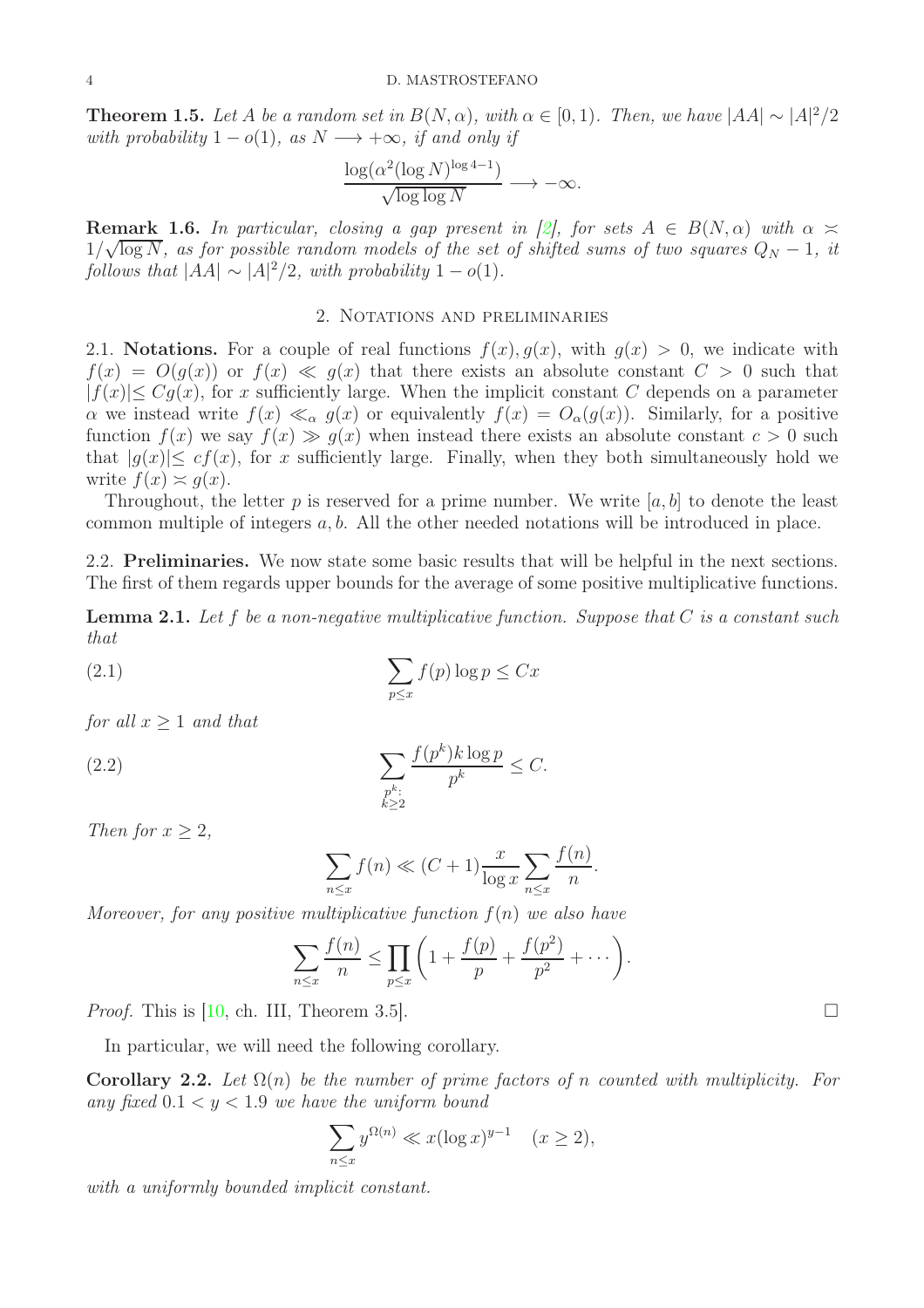Furthermore, if  $\Omega_2(n)$  is the function which counts the number of prime factors of n different from 2 and counted with multiplicity, we have

$$
\sum_{n \le x} 2^{\Omega_2(n)} \ll x \log x \quad (x \ge 2).
$$

*Proof.* The first part is a special case of  $[10, ch. III, Theorem 3.7]$ , whereas the second part immediately follows from the quoted result by slightly adapting its proof.  $\Box$ 

The next lemma is about some useful inequalities between the exponential function and truncations of its Taylor series expansion.

## <span id="page-4-1"></span>Lemma 2.3. Let

$$
T_n(x) = 1 + x + \frac{x^2}{2} + \dots + \frac{x^n}{n!}
$$

be the Taylor series for  $exp(x)$  at 0 truncated after n terms. Then for  $x > 0$  we have

$$
\exp(x) > T_n(x).
$$

On the other hand, for  $x < 0$ , we have

$$
\begin{cases} \exp(x) > T_n(x) & \text{if } n \text{ odd}; \\ \exp(x) < T_n(x) & \text{if } n \text{ even}. \end{cases}
$$

Proof. By the Taylor expansion of the exponential at 0 with the Lagrange remainder, we have:

$$
\exp(x) = T_n(x) + \frac{\exp(\xi)}{(n+1)!}x^{n+1},
$$

for a certain  $\xi$  between 0 and x. Since  $\exp(\xi) \ge 0$  we immediately deduce the thesis.

We conclude this section by proving that if two sequences of positive random variables are asymptotic, and we have some control on the second moment of at least one of them, then their mean values will also be asymptotic. We explain this in details in the following lemma, in which the particular case of  $|AA|$  and  $(|A|^2+|A|)/2$  has been analysed.

<span id="page-4-0"></span>**Lemma 2.4.** As 
$$
N\alpha \longrightarrow +\infty
$$
, if  $|AA| \sim (|A|^2 + |A|)/2$ , with probability  $1 - o(1)$ , we have  $\mathbb{E}[|AA|] \sim \mathbb{E}[(|A|^2 + |A|)/2]$ , as  $N \longrightarrow +\infty$ .

*Proof.* To simplify notations let us put  $X_1 = (|A|^2 + |A|)/2$  and  $X_2 = |AA|$ . We certainly have  $\mathbb{E}[X_1] = \mathbb{E}[X_1 - X_2] + \mathbb{E}[X_2]$ 

where the first mean value on the right hand side above is for any  $\varepsilon > 0$ 

$$
\begin{aligned}\n&= \mathbb{E}[(X_1 - X_2)\mathbf{1}_{(X_1 - X_2)\geq \varepsilon X_2}] + \mathbb{E}[(X_1 - X_2)\mathbf{1}_{(X_1 - X_2)\leq \varepsilon X_2}] \\
&\le \mathbb{E}[(X_1 - X_2)\mathbf{1}_{(X_1 - X_2)\geq \varepsilon X_2}] + \varepsilon \mathbb{E}[X_2] \\
&\le \sqrt{\mathbb{E}[(X_1 - X_2)^2]\mathbb{P}(X_1 - X_2 \geq \varepsilon X_2)} + \varepsilon \mathbb{E}[X_2] \quad \text{(by Cauchy-Schwarz)} \\
&\le o_{\varepsilon} \left(\sqrt{\mathbb{E}[X_1^2 + X_2^2]}\right) + \varepsilon \mathbb{E}[X_2] \quad \text{(by hypothesis)} \\
&\le o_{\varepsilon} \left(\sqrt{\mathbb{E}[X_1^2]}\right) + \varepsilon \mathbb{E}[X_2] \quad \text{(since } X_2 \leq X_1).\n\end{aligned}
$$

Using [\(1.2\)](#page-0-0) and the asymptotics on the moments of |A|, it is immediate to show that  $\mathbb{E}[X_1^2] \sim$  $\mathbb{E}[X_1]^2$ . Putting the above estimates together, we deduce that

$$
\mathbb{E}[X_1](1 - o_{\varepsilon}(1)) \le \mathbb{E}[X_2](1 + \varepsilon).
$$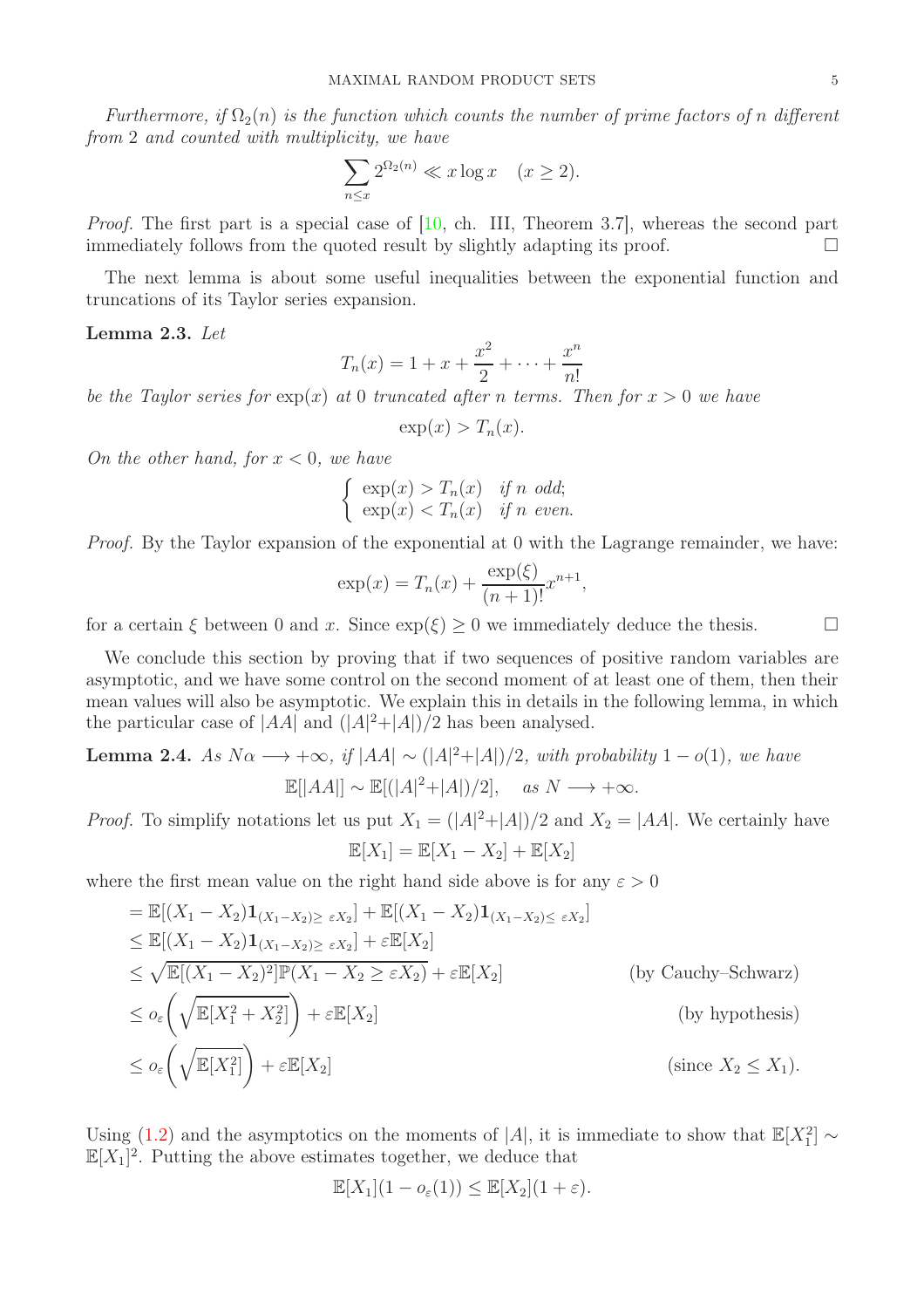From this we can reach the conclusion. Indeed, choose  $N_0 = N_0(\varepsilon)$  such that  $o_{\varepsilon}(1) \leq \varepsilon$ , for any  $N \geq N_0$ . Then

$$
\left|\frac{\mathbb{E}[X_1]}{\mathbb{E}[X_2]} - 1\right| \le 2\varepsilon + O(\varepsilon^2),
$$

for any  $N \ge N_0$ , from which the thesis.

# 3. Proof of the introductory results

In this section we give a proof of the first two propositions stated in the introduction.

*Proof of Proposition [1.1.](#page-1-0)* Every element in AA is by definition a product ab, with  $a, b \in A$ . The number of such products, without accounting for the multiplicity coming from the symmetry  $ab = ba$ , is at most  $(|A|^2 + |A|)/2$ . We will now show that the probability of having  $|AA| =$  $(|A|^2+|A|)/2$  tends to 1. Equivalently, if we let

$$
\Sigma(A) := \frac{|A|^2 + |A|}{2} - |AA|
$$

we will show that

$$
\mathbb{P}(\Sigma(A) \ge 1) = o(1).
$$

To this aim we introduce the following notation. We indicate with

<span id="page-5-0"></span>
$$
\tau_N(n) := \#\{(j,k) \in [N] \times [N] : n = jk\}
$$

the number of representations of a positive integer n as product  $n = jk$ , with  $1 \leq j, k \leq N$ . Clearly, we have

(3.1) 
$$
\sum_{1 \le n \le N^2} \tau_N(n) = N^2.
$$

Hence, we can infer that

$$
\mathbb{P}(\Sigma(A) \ge 1) = \mathbb{P}(\exists (a, b, c, d) \in A^4 : ab = cd \text{ and } a \ne c, d) \le \alpha^4 \sum_{\substack{ab \in [N][N] \\ d \ne a, b \\ ab \in [N][N]}} \sum_{\substack{d | ab \\ d \le N, ab/d \le N \\ a \le N, ab/d \le N}} 1
$$
  

$$
\le \alpha^4 \sum_{n \le N^2} \tau_N(ab)
$$
  

$$
\le \alpha^4 \sum_{n \le N^2} \tau_N(n) = \alpha^4 N^2,
$$

by the union bound and [\(3.1\)](#page-5-0). Since by hypothesis  $\alpha = o(1/\sqrt{N})$ , we get  $\mathbb{P}(\Sigma(A) \ge 1) = o(1)$ , hence the thesis.

Proposition [1.2](#page-1-1) is the content of  $[2,$  Theorem 1.2 (for a generalization thereof to iterated product sets of random sets see instead Sanna [\[7\]](#page-19-5)), but here we are going to present a new alternative proof.

Proof of Proposition [1.2.](#page-1-1) By an application of Cauchy–Schwarz's inequality, we have

<span id="page-5-1"></span>(3.2) 
$$
\left(\frac{|A|^2 + |A|}{2}\right)^2 = \left(\sum_{x \in AA} r_{AA}(x)\right)^2 \le |AA| \left(\sum_{x \in AA} r_{AA}(x)^2\right) = |AA|E(A),
$$

where  $r_{AA}(x)$  is the number of representations of x as a product of two elements in A, without accounting for possible symmetries. For an appearance of the use of inequality [\(3.2\)](#page-5-1) to produce a lower bound for the size of product sets see the Tao and Vu's textbook [\[9,](#page-19-6) Lemma 2.30].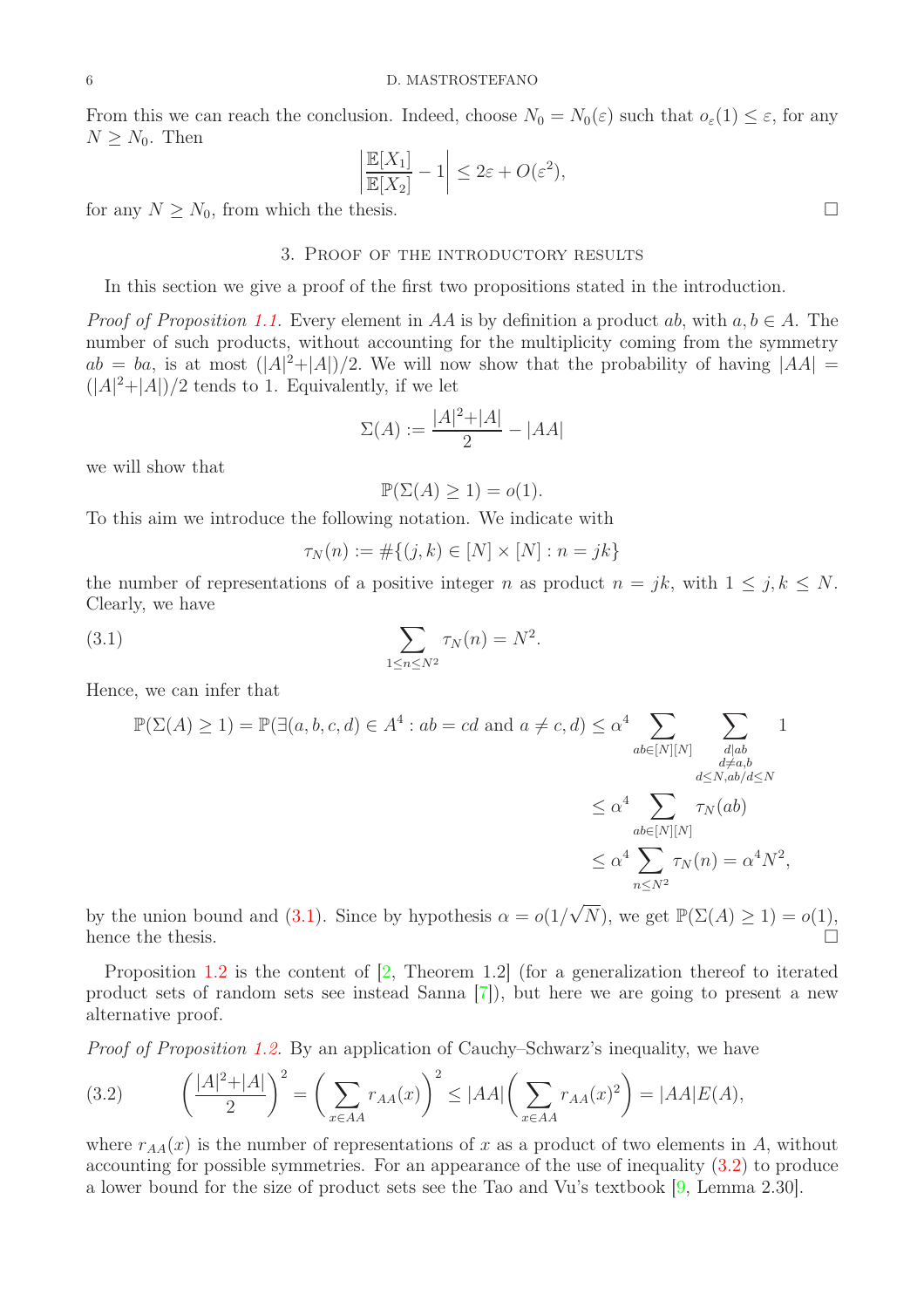Since  $E(A) = (|A|^2 + |A|)/2 + R(A)$ , where  $R(A)$  is the number of non-trivial solutions to  $ab = cd$  in A, from  $(3.2)$  we get

<span id="page-6-2"></span>(3.3) 
$$
\frac{((|A|^2 + |A|)/2)^2}{(|A|^2 + |A|)/2 + R(A)} \le |AA|.
$$

Moreover, we have

<span id="page-6-1"></span>
$$
(3.4) \quad \mathbb{E}[R(A)] = \sum_{\substack{1 \le a,b,c,d \le N \\ ab = cd \\ a \ne b,c,d}} \mathbb{P}(a,b,c,d \in A) + \sum_{\substack{1 \le a,c,d \le N \\ a^2 = cd \\ a \ne c,d}} \mathbb{P}(a,c,d \in A)
$$
\n
$$
\le \sum_{\substack{1 \le a,b,c,d \le N \\ ab = cd}} \alpha^4 + \sum_{1 \le a \le N} \sum_{\substack{1 \le d \le N \\ d \mid a^2}} \alpha^3
$$
\n
$$
\le \alpha^4 E([N]) + \alpha^3 \sum_{1 \le a \le N} \tau(a^2),
$$

where  $\tau(n)$  is the divisor function, which counts the number of positive divisors of a positive integer *n*. It has been proven in [\[2,](#page-19-0) Lemma [2](#page-6-0).1] that  $E([N]) \ll N^2 \log N$ . Moreover, we have <sup>2</sup>

$$
\sum_{n \le x} \tau(n^2) \ll x(\log x)^3 \quad (x \ge 2),
$$

which can be easily derived from Lemma [2.1.](#page-3-0) We deduce that  $(3.4)$  is

$$
\ll \alpha^4 N^2 \log N + \alpha^3 N (\log N)^3.
$$

We conclude that values of  $\alpha = o((\log N)^{-1/2})$  makes the above of size  $o(\alpha^2 N^2)$ . By Markov's inequality we then have for any  $\varepsilon > 0$ 

$$
\mathbb{P}(R(A) > \varepsilon \alpha^2 N^2) \le \frac{\mathbb{E}[R(A)]}{\varepsilon \alpha^2 N^2} = o_{\varepsilon}(1).
$$

Combining this with  $(1.2)$  and  $(3.3)$ , we deduce that

$$
\frac{|A|^2 + |A|}{2}(1 + O(\varepsilon)) \le |AA| \le \frac{|A|^2 + |A|}{2}
$$

with probability  $1 - o_{\varepsilon}(1)$ . By the arbitrariness of  $\varepsilon > 0$ , we get the result.

4. Proof sketch of Theorem [1.5](#page-3-1)

4.1. The basic set up. Let us define

$$
X_A := \frac{|A|^2 + |A|}{2} - |AA| \ge 0.
$$

We would like to show that for any  $\delta > 0$ , there exists  $N_0 = N_0(\delta) > 0$  such that for any  $N \ge N_0$ we have

$$
\mathbb{P}(X_A \ge \delta(|A|^2 + |A|)/2) = o_{\delta}(1).
$$

Thanks to  $(1.2)$  it suffices to show that

$$
\mathbb{P}(X_A \ge \delta(N\alpha)^2) = o_{\delta}(1)
$$

and thus that

$$
\mathbb{E}[X_A] = o(\alpha^2 N^2),
$$

<span id="page-6-0"></span><sup>&</sup>lt;sup>2</sup>The correct order of magnitude for the partial sum of  $\tau(n^2)$  over the positive integers n up to x is  $x(\log x)^2$ , but we do not need this degree of precision here.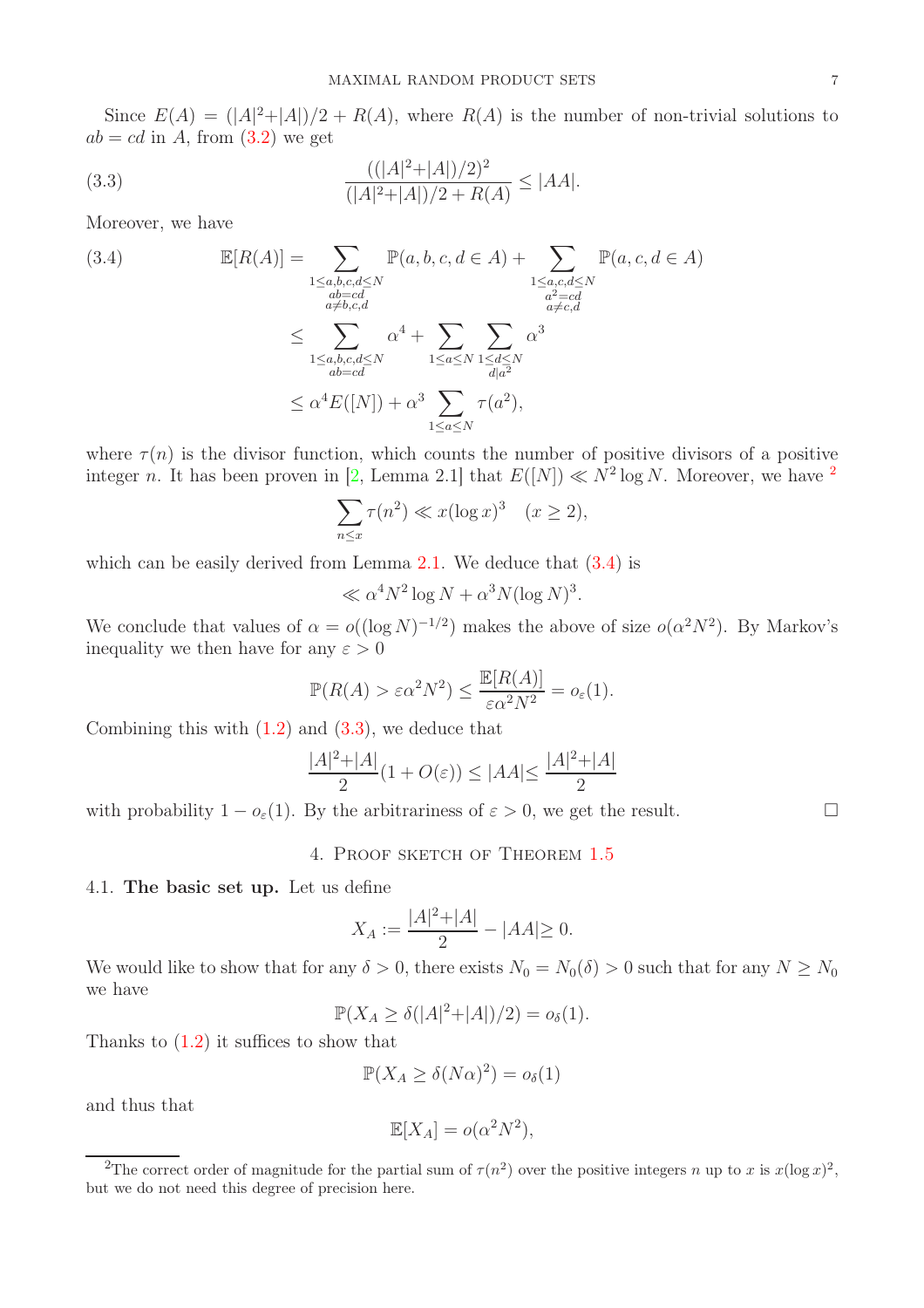## 8 D. MASTROSTEFANO

by means of Markov's inequality. In order to achieve this, we will express the mean of  $X_A$  in terms of a certain average of the function  $\tau_N(n)$ . More precisely, by [\(1.2\)](#page-0-0) and [\(3.1\)](#page-5-0), and since from the proof of  $[2,$  Proposition 3.2 we know that

(4.1) 
$$
\mathbb{E}[|AA|] = \sum_{1 \le n \le N^2} (1 - (1 - \alpha^2)^{\tau_N(n)/2}) + O(N\alpha),
$$

we deduce that

<span id="page-7-0"></span>(4.2) 
$$
\mathbb{E}[X_A] \approx \sum_{1 \le n \le N^2} \left( \frac{\alpha^2 \tau_N(n)}{2} - 1 + (1 - \alpha^2)^{\tau_N(n)/2} \right).
$$

The term inside the parenthesis is the difference between the binomial  $(1 - \alpha^2)^{\tau_N(n)/2}$  and its first order Taylor expansion. We then split the sum into two parts: the first one being on those integers  $S_1 \subset [N^2]$  where it is possible to Taylor expand the above binomial a little further, the second one being on the rest  $\mathcal{S}_2$ .

Since then summand in [\(4.2\)](#page-7-0) is always dominated by  $\alpha^2 \tau_N(n)$ , we can simply bound the contribution from  $S_2$  with

(4.3) 
$$
\ll \alpha^2 \sum_{n \in S_2} \tau_N(n).
$$

On the other hand, by Taylor expanding the binomial, the contribution from  $S_1$  is

<span id="page-7-2"></span>(4.4) 
$$
\approx \alpha^4 \sum_{n \in S_1} \tau_N(n)^2.
$$

We are left with suitably defining the sets  $S_1, S_2$  in order to make the above two sums small. It is clear that we need first to understand the distribution of the function  $\tau_N$ .

4.2. **Heuristic behaviour of**  $\tau_N$ **.** We claim that roughly speaking we may think of  $\tau_N(n)$  as

<span id="page-7-1"></span>
$$
\tau_N(n) \approx 2\tau(n) \left(1 - \frac{\log n}{2 \log N}\right)
$$
 (for most  $n \le N^2$ ),

at least when we consider  $\tau_N$  on average over a "large" set of integers.

Indeed, if we assume that for most positive integers  $n \leq N^2$  the set  $\{\log d / \log N : d | n\}$  is roughly uniformly distributed over the interval [0, 1], we have

$$
\tau_N(n) = \#\{d|n : n/N \le d \le N\} \approx \sum_{k=\lfloor \frac{\log(N)}{\log 2} \rfloor}^{\lfloor \frac{\log N}{\log 2} - 1 \rfloor} \sum_{\substack{d|n \ge k-1 \\ \lfloor \frac{\log N}{\log 2} - 1 \rfloor \\ k \equiv \lfloor \frac{\log N}{\log 2} \rfloor}} \frac{1}{\log 2}
$$

$$
\approx \tau(n) \sum_{k=\lfloor \frac{\log(n/N)}{\log 2} \rfloor}^{\lfloor \frac{\log N}{\log 2} - 1 \rfloor} \frac{\log 2}{\log N}
$$

$$
\approx \frac{\tau(n) \log 2}{\log N} \left( \frac{\log N - \log(n/N)}{\log 2} \right)
$$

$$
= \frac{\tau(n)}{\log N} (2 \log N - \log n)
$$

$$
= 2\tau(n) \left( 1 - \frac{\log n}{2 \log N} \right).
$$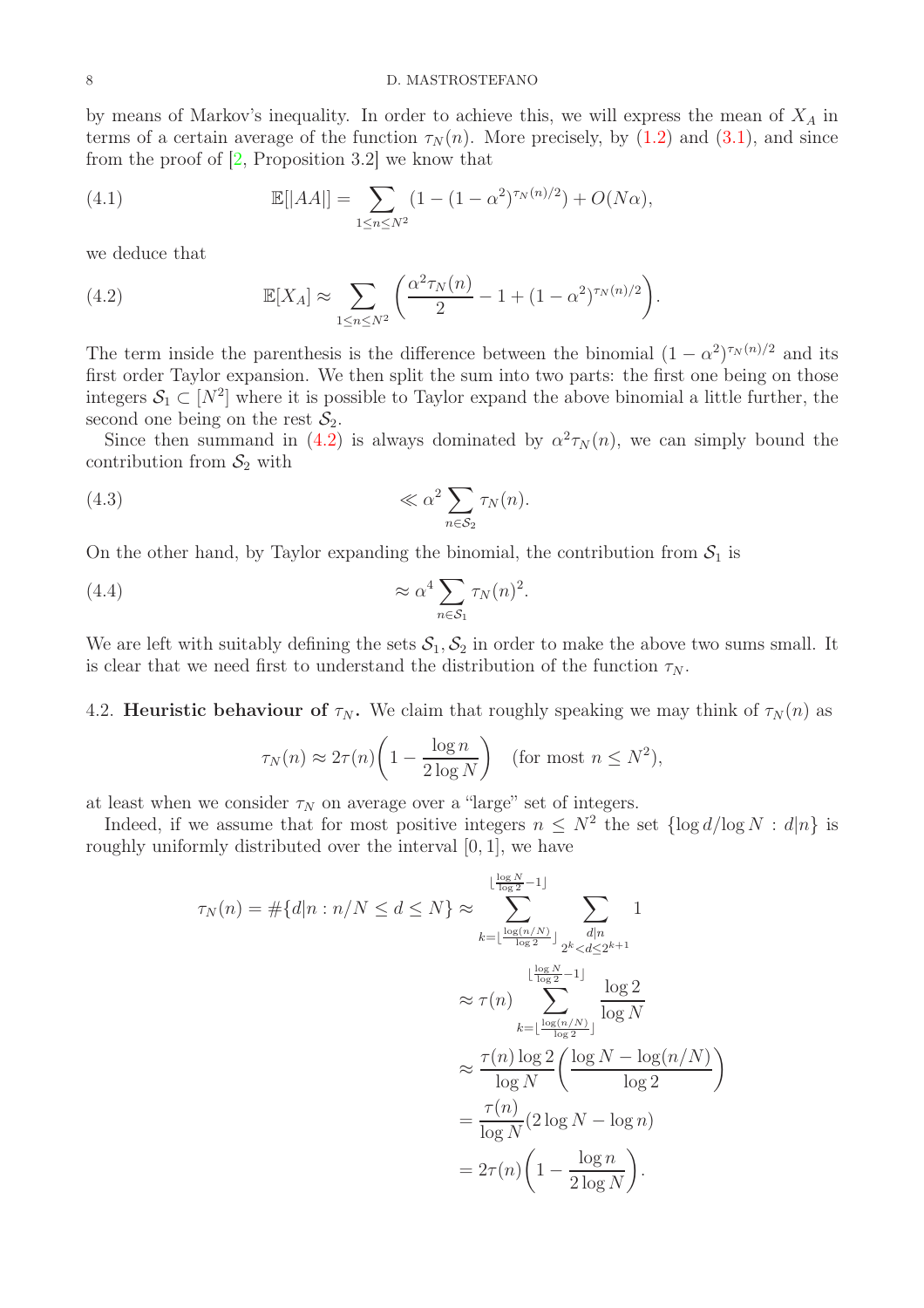We note that the mass of the average of  $\tau(n)$  over the integers  $n \leq N^2$  is mainly concentrated around those integers close, but not too much, to  $N^2$ . Indeed, for the k-th moment of  $\tau(n)$  we have

(4.5) 
$$
\sum_{n \leq N^2} \tau(n)^k \sim c_k N^2 (\log N)^{2^k - 1}, \text{ as } N \longrightarrow +\infty,
$$

for a certain  $c_k > 0$  (see e.g. Luca and Tóth's paper [\[5\]](#page-19-7)). We deduce that, for any  $B \ge 1$ , the part of the sum over  $n \leq N^2/B$ , say, contributes

<span id="page-8-0"></span>
$$
\ll \frac{N^2 (\log N)^{2^k - 1}}{B},
$$

thus making a negligible contribution to  $(4.5)$ , when  $B > 0$  is large enough.

On the other hand, for the part of the sum over  $n > N^2(1-1/C)$ , we again get a negligible contribution to  $(4.5)$ , when  $C > 0$  is large enough, by Shiu's theorem [\[8,](#page-19-8) Theorem 1].

In conclusion, the main contribution to the sum in [\(4.5\)](#page-8-0) comes from those integers  $n \geq N^2$ . Therefore, we can recast our heuristic as

(4.6) 
$$
\tau_N(n) \approx \frac{\tau(n)}{\log N}.
$$

# 4.3. Heuristics for the mean of  $X_A$ :  $S_2$ -part. Using [\(4.6\)](#page-8-1) we may rewrite [\(4.3\)](#page-7-1) as

<span id="page-8-1"></span>
$$
\approx \frac{\alpha^2}{\log N} \sum_{n \in \mathcal{S}_2} \tau(n).
$$

It is well-known that the average of  $\tau(n)$  is small (compared to the whole average given in [\(4.5\)](#page-8-0) for  $k = 1$ ) on those integers  $n \leq N^2$  with a number of distinct prime factors  $\omega(n)$  far from 2 log log N. More precisely, we can prove the following lemma.

<span id="page-8-2"></span>**Lemma 4.1.** For any  $0 < \varepsilon < 1$ , we have

$$
\sum_{\substack{1 \le n \le N^2 \\ |\omega(n) - 2\log\log N| > \varepsilon \log \log N}} \tau(n) \ll N^2 (\log N)^{1 - 2\eta},
$$

with

$$
\eta := \left(1 + \frac{\varepsilon}{2}\right) \log \left(1 + \frac{\varepsilon}{2}\right) - \frac{\varepsilon}{2}
$$

and a uniformly bounded implicit constant.

*Proof.* We focus on estimating only the part of the sum corresponding to integers  $n \leq N^2$  for which

$$
\omega(n) > (2 + \varepsilon) \log \log N,
$$

since the estimate for the complementary part can be then similarly deduced. The sum we would like to estimate can be interpreted as the mean value of the indicator function on the above condition weighted with  $\tau(n)$ . In analogy to the exponential moment method in probability theory, we let  $y > 1$  be a parameter to determine later on and upper bound the aforementioned sum with:

$$
y^{-(2+\varepsilon)\log\log N} \sum_{1 \le n \le N^2} \tau(n) y^{\omega(n)} \ll N^2 (\log N)^{2y-1} y^{-(2+\varepsilon)\log\log N}
$$
  
= 
$$
N^2 (\log N)^{2y-1-(2+\varepsilon)\log y},
$$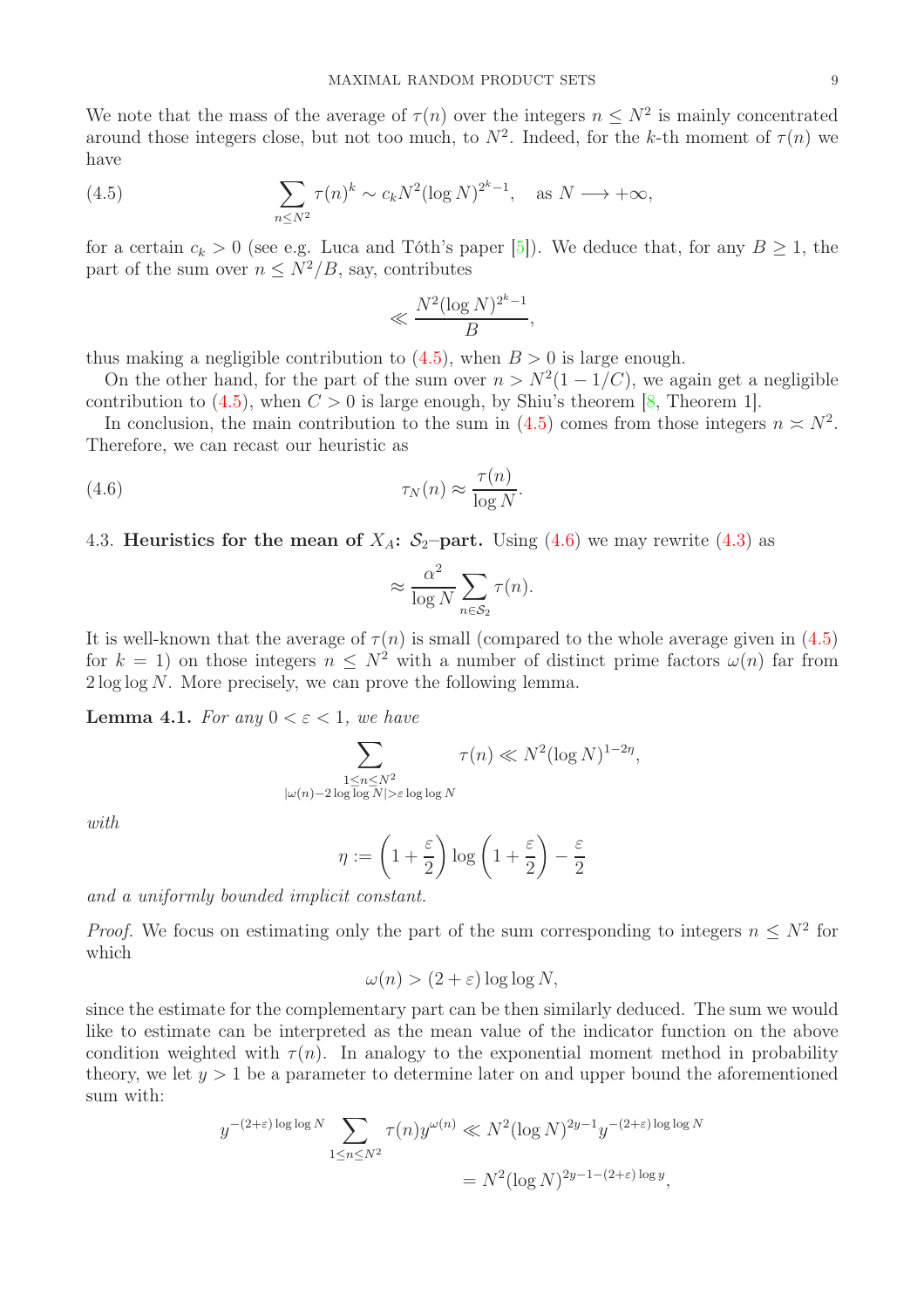by Lemma [2.1,](#page-3-0) with a uniformly bounded implicit constant. Indeed, conditions [\(2.1\)](#page-3-2) and [\(2.2\)](#page-3-3) are satisfied by

$$
\sum_{p \le x} \tau(p) y^{\omega(p)} \log p = 2y \sum_{p \le x} \log p
$$

$$
\sum_{\substack{p^k:\\k \ge 2}} \frac{\tau(p^k) y^{\omega(p^k)} k \log p}{p^k} = y \sum_{\substack{p^k:\\k \ge 2}} \frac{k(k+1) \log p}{p^k}
$$

and by Chebyshev's estimates [\[10,](#page-19-4) ch. I, Corollary 2.12]. Moreover, for any  $x \geq 2$  we have

$$
\prod_{p\leq x}\left(\sum_{k\geq 0}\frac{\tau(p^k)y^{\omega(p^k)}}{p^k}\right)=\prod_{p\leq x}\left(1+y\sum_{k\geq 1}\frac{k+1}{p^k}\right)\ll \prod_{p\leq x}\left(1+\frac{2y}{p}\right)\ll (\log x)^{2y},
$$

by Mertens' formula [\[10,](#page-19-4) ch. I, Theorem 1.12], with a uniformly bounded implicit constant independent of y.

We can now optimize in y. Letting  $y := 1 + \varepsilon/2$  we reach the thesis, since

$$
2y - 1 - (2 + \varepsilon) \log y = 1 + \varepsilon - (2 + \varepsilon) \log \left( 1 + \frac{\varepsilon}{2} \right) = 1 - 2\eta.
$$

Note that  $\eta > 0$ , if  $\varepsilon$  small enough. Thus, the upper bound we found is non-trivial.

The parameter  $\varepsilon$  in Lemma [4.1](#page-8-2) has not been specified yet. On the other hand, the bound there strongly depends on it. We then need a careful choice. By working in analogy to the Turan–Kubilius' inequality (see e.g. [\[10,](#page-19-4) ch. III, Theorem 3.1]), we define the set  $S_1$  as:

$$
\mathcal{S}_1 := \{ n \le N^2 : |\omega(n) - 2 \log \log N| \le \lambda(N) \sqrt{\log \log N} \}.
$$

Here  $\lambda(N)$  is any function with  $\lambda(N) \longrightarrow +\infty$ , as  $N \longrightarrow +\infty$ , and  $\lambda(N)/\sqrt{\log \log N} \longrightarrow 0$ .

We can now make the following consideration: since on a positive proportion of integers  $n \leq N^2$  we may identify  $\tau(n)$  with  $2^{\omega(n)}$  and since on  $S_1$  we have  $\omega(n)$  equal to  $2 \log \log N$  plus a smaller error term, in view of our previous heuristic [\(4.6\)](#page-8-1), we can expect

<span id="page-9-0"></span>
$$
\log(\tau_N(n)) \approx (\log 4 - 1) \log \log N \quad \text{(for most } n \le N^2\text{)},
$$

which can be considered as the "normal" order of  $log(\tau_N(n))$  (for a rigorous definition of the normal order of an arithmetical function, see e.g.  $[10, ch. III, eq. (3.1)]$ .

Combining this with the result of Lemma [4.1,](#page-8-2) we expect [\(4.3\)](#page-7-1) to be bounded by

(4.7) 
$$
\ll \alpha^2 N^2 \exp\bigg(-\frac{\lambda(N)^2}{4}(1+o(1))\bigg),
$$

by choosing the parameter  $\varepsilon$  in Lemma [4.1](#page-8-2) as  $\varepsilon := \lambda(N)/\sqrt{\log \log N}$  so that the parameter  $\eta$  in Lemma [4.1](#page-8-2) equals

$$
\eta = \left(1 + \frac{\lambda(N)}{2\sqrt{\log\log N}}\right) \log\left(1 + \frac{\lambda(N)}{2\sqrt{\log\log N}}\right) - \frac{\lambda(N)}{2\sqrt{\log\log N}}
$$
  
= 
$$
\left(1 + \frac{\lambda(N)}{2\sqrt{\log\log N}}\right) \left(\frac{\lambda(N)}{2\sqrt{\log\log N}} - \frac{\lambda(N)^2}{8\log\log N} + O\left(\frac{\lambda(N)^3}{(\log\log N)^{3/2}}\right)\right) - \frac{\lambda(N)}{2\sqrt{\log\log N}}
$$
  
= 
$$
-\frac{\lambda(N)^2}{8\log\log N} + \frac{\lambda(N)^2}{4\log\log N} + O\left(\frac{\lambda(N)^3}{(\log\log N)^{3/2}}\right)
$$
  
= 
$$
\frac{\lambda(N)^2}{8\log\log N} (1 + o(1)).
$$

Since  $\lambda(N) \longrightarrow +\infty$ , we readily see that  $(4.7)$  is  $o(\alpha^2 N^2)$ .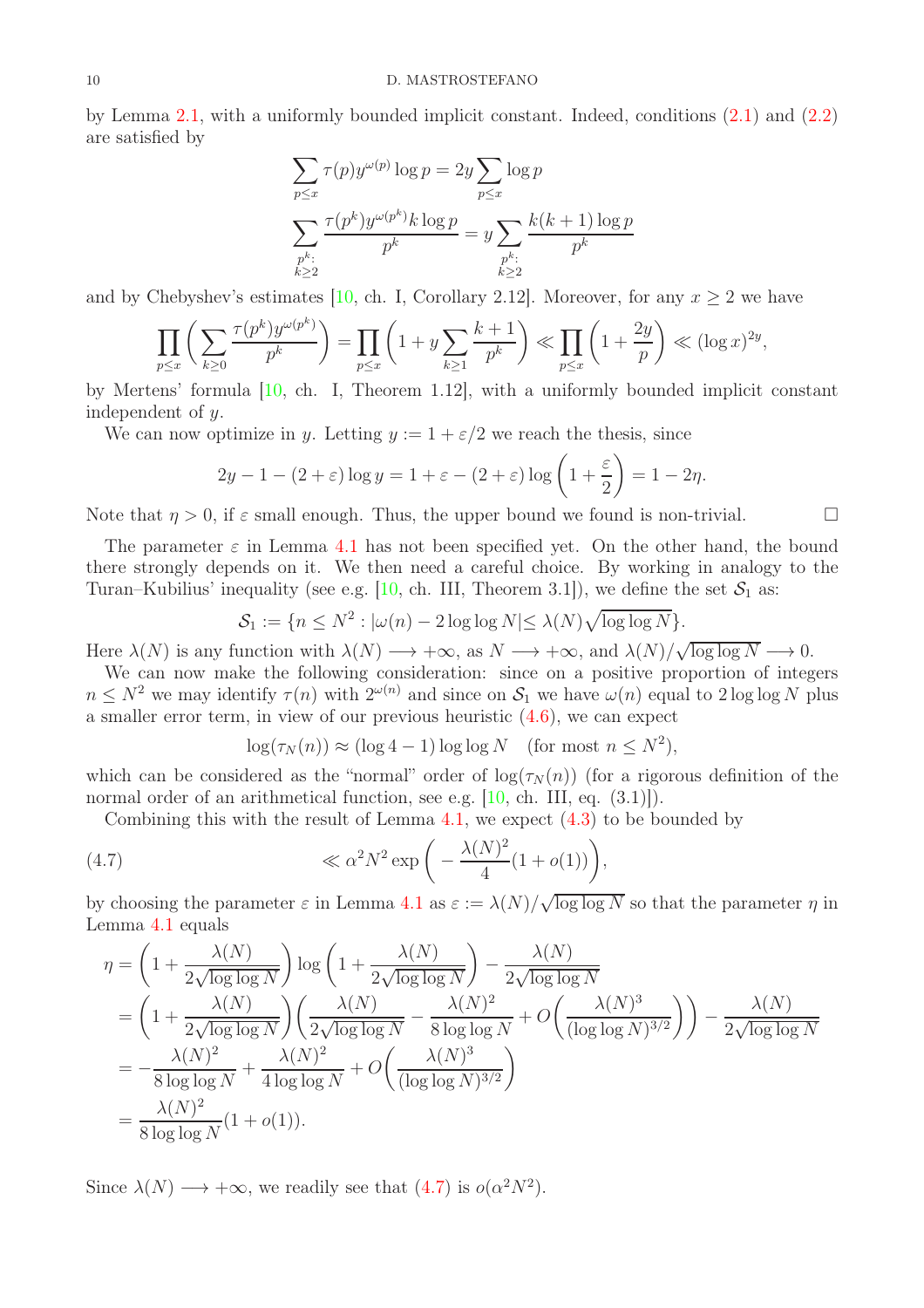4.4. The Erdős–Kac's theorem. We should stop a moment to understand why  $(4.7)$  is essentially best possible.

The origin of this stems from the distribution of the function  $\omega(n)$  over the integers  $n \leq N^2$ . We define the probability space  $([N], \mathcal{P}([N]), \mathbb{P}_N)$ , where  $\mathcal{P}([N])$  is the power set of  $[N]$  and  $\mathbb{P}_N$ denotes the discrete uniform measure on  $[N]$ . A classical consequence of the Turan–Kubilius' inequality (see e.g. [\[10,](#page-19-4) ch. III, Theorem 3.4]) is the following result.

<span id="page-10-0"></span>**Proposition 4.2.** Given any function  $t(N) \geq 1$ , we have

$$
\mathbb{P}_N(|\omega(n) - \log \log N| > t(N) \sqrt{\log \log N}) \ll \frac{1}{t(N)^2}.
$$

In particular, if  $t(N) \longrightarrow +\infty$ , as  $N \longrightarrow +\infty$ , then "almost all" numbers  $n \leq N^2$  (in the sense of asymptotic density) satisfy:

$$
|\omega(n) - \log \log N| \le t(N) \sqrt{\log \log N}.
$$

Proposition [4.2](#page-10-0) gives the feeling that we really need to work here with unbounded functions in order to get the infinitesimal order contribution necessary to show that  $(4.2)$  is  $o(\alpha^2 N^2)$ . However, in the proof of our main result we will need a deeper understanding of the distribution of  $\omega(n)$  to just work with arbitrarily large positive constants instead of unbounded functions  $\lambda(N)$ . In fact, an application of the moments method leads to the following well celebrated consequence of the Erdős–Kac's theorem (see e.g. [\[10,](#page-19-4) ch. III, Theorem 4.15]).

<span id="page-10-3"></span>**Proposition 4.3.** Under the probability measure  $\mathbb{P}_N$ , we have

$$
\frac{\omega(n) - \log \log N}{\sqrt{\log \log N}} \longrightarrow N(0, 1) \quad (as N \longrightarrow +\infty),
$$

where  $N(0, 1)$  indicates a random variable of standard normal distribution.

Therefore, for any fixed  $t \geq 1$  we have

(4.8) 
$$
\mathbb{P}\left(\frac{|\omega(n) - \log \log N|}{\sqrt{\log \log N}} > t\right) \longrightarrow \frac{1}{\sqrt{2\pi}} \int_{t}^{+\infty} e^{-s^{2}/2} ds \leq \frac{e^{-t^{2}/2}}{t\sqrt{2\pi}},
$$

where the last inequality follows from the fact that for any  $s \ge t > 0$  we have

<span id="page-10-1"></span>
$$
\int_{t}^{+\infty} 1 \cdot e^{-s^2/2} ds \le \int_{t}^{+\infty} \frac{s}{t} e^{-s^2/2} ds = \frac{e^{-t^2/2}}{t}.
$$

Since we already noticed that the sum in [\(4.3\)](#page-7-1) can be recast in terms of an average of the indicator function  $\mathbf{1}_{|\omega(n)-\log\log N|>\lambda(N)\sqrt{\log\log N}}$ , weighted with  $\tau(n)$ , [\(4.8\)](#page-10-1) gives the feeling that the bound  $(4.7)$  is essentially best possible here.

4.5. Heuristics for the mean of  $X_A$ :  $S_1$ -part. Thanks to [\(4.7\)](#page-9-0) we can discard the contribution of  $S_2$  from the mean of  $X_A$  [\(4.2\)](#page-7-0) and we are left with understanding only that coming from  $S_1$ , or equivalently with upper bounding [\(4.4\)](#page-7-2). Also, notice that until now we have not needed to specify the value of  $\alpha$  in order to make the sum [\(4.3\)](#page-7-1) negligible. On the other hand, the requirement on  $\alpha$  will clearly emerge from the next computations, in which we are going to heuristically work out the second moment of  $\tau_N$  over  $\mathcal{S}_1$ .

If we indicate with

<span id="page-10-2"></span>
$$
\pi_k(N^2) := \#\{n \le N^2 : \omega(n) = k\},\
$$

the number of integers  $n \leq N^2$  with exactly k distinct prime factors, by the definition of the set  $S_1$  and thanks to [\(4.6\)](#page-8-1), we can roughly upper bound [\(4.4\)](#page-7-2) with

(4.9) 
$$
\frac{\alpha^4}{(\log N)^2} \sum_{|k-2\log\log N| \le \lambda(N)\sqrt{\log\log N}} 4^k \pi_k(N^2),
$$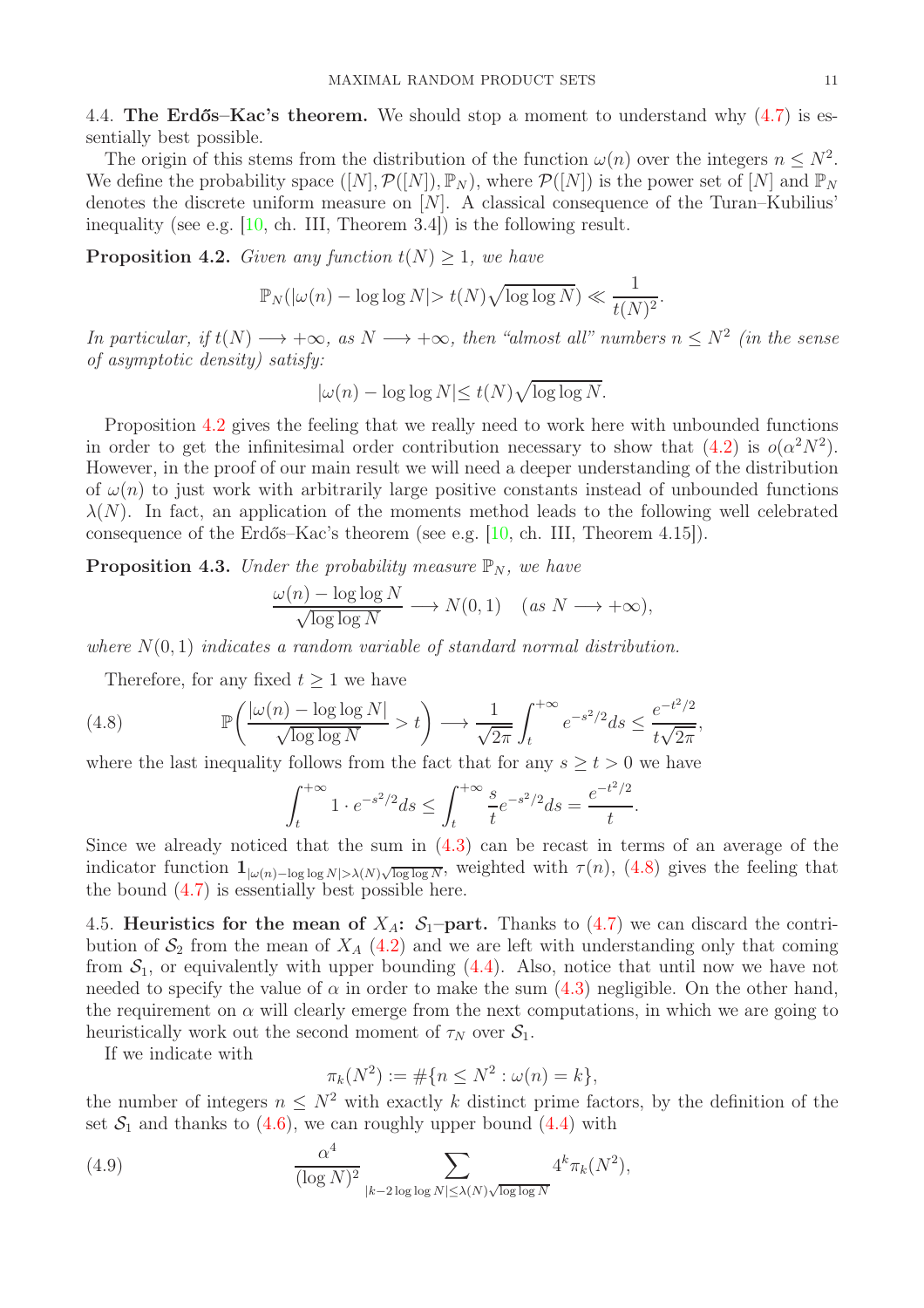again by identifying  $\tau(n)$  with  $2^{\omega(n)}$ .

The classic Landau's theorem, in the form given by an application of the Selberg–Delange's method [\[10,](#page-19-4) ch. II, Theorem 6.4], supplies a uniform upper bound for  $\pi_k(N^2)$ , when k is at most a constant times  $\log \log N$ . We report such result below.

**Proposition 4.4.** Let  $A > 0$ . Then uniformly on  $N \ge 2$  and  $1 \le k \le A \log \log N$  we have

<span id="page-11-0"></span>
$$
\pi_k(N^2) \ll_A \frac{N^2}{\log N} \frac{(\log \log N)^{k-1}}{(k-1)!}.
$$

Plugging the above estimate into  $(4.9)$  we can upper bound this last one with

(4.10) 
$$
\ll \frac{\alpha^4 N^2}{(\log N)^3} \sum_{|k-2\log\log N| \le \lambda(N)\sqrt{\log\log N}} \frac{(4\log\log N)^{k-1}}{(k-1)!}.
$$

We now need a sharp upper bound for the sum in  $(4.10)$ . This can be deduced from Norton's bounds [\[6\]](#page-19-9), whose special case we report next.

**Lemma 4.5.** Suppose  $0 \le h < m \le x$  and  $m - h \ge \sqrt{x}$ . Then

$$
\sum_{h \le k \le m} \frac{x^k}{k!} \asymp \min\left(\sqrt{x}, \frac{x}{x-m}\right) \frac{x^m}{m!}.
$$

By applying the above lemma with

$$
h := 2 \log \log N - \lambda(N) \sqrt{\log \log N}
$$
  

$$
m := 2 \log \log N + \lambda(N) \sqrt{\log \log N}
$$
  

$$
x := 4 \log \log N
$$

and using Stirling's formula, we can upper bound the sum in [\(4.10\)](#page-11-0) with

$$
\ll \frac{(4e \log \log N)^m}{(2 \log \log N + \lambda(N)\sqrt{\log \log N})^m \sqrt{m}}
$$
\n
$$
= \frac{(2e)^m}{\sqrt{m}} \left(1 + \frac{\lambda(N)}{2\sqrt{\log \log N}}\right)^{-m}
$$
\n
$$
= \frac{(\log N)^{\log 4 + 2} \exp((\log 2 + 1)\lambda(N)\sqrt{\log \log N})}{\sqrt{m}} \exp\left(-m \log \left(1 + \frac{\lambda(N)}{2\sqrt{\log \log N}}\right)\right)
$$
\n
$$
\ll \frac{(\log N)^{\log 4 + 2} \exp((\log 2 + o(1))\lambda(N)\sqrt{\log \log N})}{\sqrt{\log \log N}}
$$
\n
$$
= (\log N)^{\log 4 + 2} \exp((\log 2 + o(1))\lambda(N)\sqrt{\log \log N}).
$$

Collecting the previous estimates together, we can overall infer that we expect a contribution from [\(4.4\)](#page-7-2) of roughly at most

(4.11) 
$$
\alpha^4 N^2 (\log N)^{\log 4 - 1} \exp((\log 2 + o(1))\lambda(N)\sqrt{\log \log N}).
$$

Considering the arbitrariness of  $\lambda(N)$ , in order to make the above of size  $o(\alpha^2 N^2)$  we are led to take  $\alpha$  such that

<span id="page-11-1"></span>
$$
\alpha^2 = o\bigg(\frac{1}{(\log N)^{\log 4 - 1} \exp(\lambda(N) \sqrt{\log \log N})}\bigg).
$$

In fact, we will show that the stronger condition given in the statement of Theorem [1.5](#page-3-1) already suffices. We then expect those values of  $\alpha$ , by the discussion at the start of section 4, to guarantee a corresponding random product set in  $B(N, \alpha)$  of maximal size.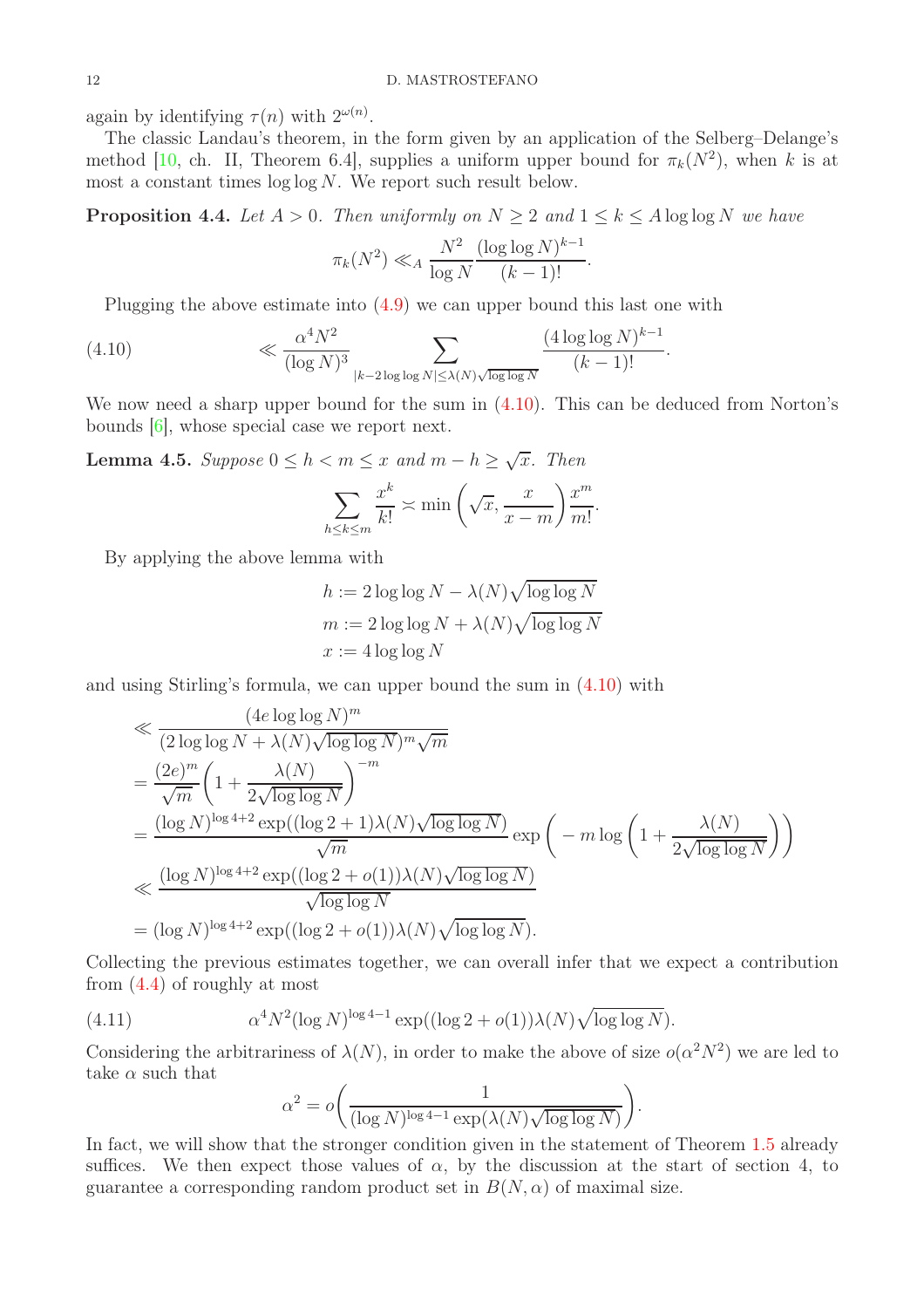4.6. Heuristic for the necessary condition in Theorem [1.5.](#page-3-1) By  $(4.2)$  we can express the mean value of  $X_A$  as the average of

<span id="page-12-0"></span>
$$
\frac{\alpha^2 \tau_N(n)}{2} - 1 + (1 - \alpha^2)^{\tau_N(n)/2}
$$

which, from the considerations in the previous subsections, can be roughly seen as

(4.12) 
$$
\frac{\alpha^2 t(N)}{2} - 1 + (1 - \alpha^2)^{t(N)/2},
$$

on the set  $S_1$ , where for any function  $\xi(N) \longrightarrow +\infty$  we define

$$
t(N) = t_{\xi}(N) := (\log N)^{\log 4 - 1} \exp(\xi(N) \sqrt{\log \log N}),
$$

which in turn can be considered as an approximation of the normal order of the function  $\tau_N(n)$ over the integers  $n \leq N^2$ .

When  $\alpha$  is such that  $\alpha^2 t(N) \longrightarrow 0$ , as  $N \longrightarrow +\infty$ , we can clearly Taylor expand the binomial in  $(4.12)$  and this has been crucial to heuristically estimate the mean of  $X_A$ .

On the other hand, in the case when  $\alpha^2 t(N)$  is bounded away from 0, it is clear that the binomial factor in [\(4.12\)](#page-12-0) can now be considered as "smaller" than the other factor  $\alpha^2 t(N)/2 - 1$ . In other words, in this range of  $\alpha$  we no longer experience cancellation in [\(4.12\)](#page-12-0) due to Taylor expansion, but instead is just the term  $\alpha^2 t(N)/2 - 1$  to dominate.

Following these lines of thought, when the limit in the statement of Theorem [1.5](#page-3-1) either does not exist or differs from  $-\infty$ , we first lower bound the mean value of  $X_A$  with:

<span id="page-12-1"></span>
$$
(4.13) \qquad \gg \sum_{\substack{1 \le n \le N^2 \\ \omega(n) \approx 2 \log \log N}} \left( \frac{\alpha^2 \tau_N(n)}{2} - 1 \right) = \sum_{\substack{1 \le n \le N^2 \\ \omega(n) \approx 2 \log \log N}} \frac{\alpha^2 \tau_N(n)}{2} - \sum_{\substack{1 \le n \le N^2 \\ \omega(n) \approx 2 \log \log N}} 1,
$$

where the relation  $\omega(n) \approx 2 \log \log N$  will be clarified in a moment, and after show that the first sum on the right hand side above dominates with a contribution of  $\gg \alpha^2 N^2$ .

On the other hand, if even for these choices of  $\alpha$  we have a corresponding random product set in  $B(N, \alpha)$  with high probability of maximal size, then by Lemma [2.4](#page-4-0) this would imply  $\mathbb{E}[X_A] = o(\alpha^2 N^2)$ . In this way we will reach a contradiction and prove the necessary part in Theorem [1.5.](#page-3-1)

As we said above, in order to precisely lower bound the mean value of  $X_A$ , we need to carefully determine the approximation  $\omega(n) \approx 2 \log \log N$  mentioned before. In fact, we will consider integers  $n \leq N^2$  with  $\omega(n)$  slightly inside the tail of its distribution. Roughly speaking and following the notations introduced before, we will take integers such that:

$$
2\log\log N + \xi(N)\sqrt{\log\log N} < \omega(n) \leq 2\log\log N + 2\xi(N)\sqrt{\log\log N}.
$$

By combining results about the distribution of the prime factors counting function around  $\log \log N$  or  $2 \log \log N$ , we will be able to show that the second sum on the right hand side of [\(4.13\)](#page-12-1) makes a negligible contribution compared to the first one there, whereas this last one is seen to be of the same order of the complete sum without any restriction, which by [\(3.1\)](#page-5-0) contributes  $\gg \alpha^2 N^2$ .

### 5. The sufficient condition

In this section we are going to prove the sufficient condition in Theorem [1.5.](#page-3-1) To set up the argument, let us suppose that  $N\alpha \longrightarrow +\infty$ ,  $\alpha \longrightarrow 0$  and consider a random set  $A \in B(N, \alpha)$ . We know that we can restrict  $\alpha$  in this way thanks to Proposition [1.1](#page-1-0) and the bound [\(1.3\)](#page-2-1).

Let us then define

$$
X_A := \frac{|A|^2 + |A|}{2} - |AA| \ge 0.
$$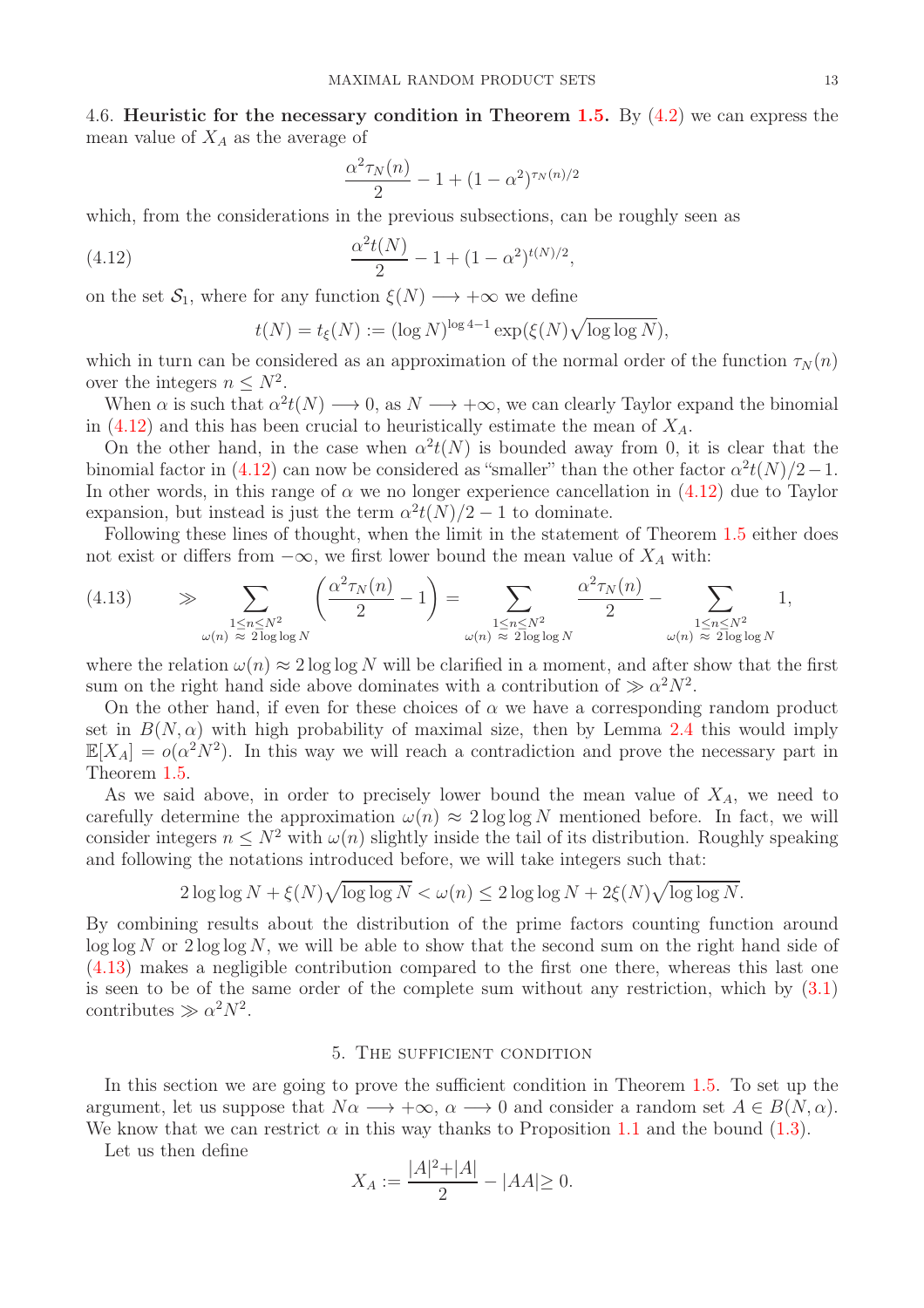By  $(1.1)$  we have

$$
\mathbb{E}[X_A]=\frac{\mathbb{E}[|A|^2]}{2}-\mathbb{E}[|AA|]+O(N\alpha).
$$

Our aim is to find conditions on  $\alpha$  for which the following holds:

for any  $\delta, \varepsilon > 0$  there exists an  $N_0 = N_0(\delta, \varepsilon)$  such that

$$
\mathbb{P}(X_A \ge \delta(|A|^2 + |A|)/2) \le \varepsilon \quad \text{(if } N \ge N_0).
$$

However, since by  $(1.2)$   $|A|^2 + |A| \sim |A|^2 \sim (N\alpha)^2$  with probability  $1 - o(1)$ , we can replace inside the above probability the expression  $(|A|^2+|A|)/2$  with just  $(N\alpha)^2/2$ , without changing the desired estimate.

By Markov's inequality we have

(5.1) 
$$
\mathbb{P}(X_A \ge \delta(N\alpha)^2/2) \le \frac{2\mathbb{E}[X_A]}{\delta(N\alpha)^2}.
$$

From the proof of  $[2,$  Proposition 3.2 we have

<span id="page-13-2"></span>
$$
\mathbb{E}[|AA|] = \sum_{1 \le n \le N^2} \left(1 - (1 - \alpha^2)^{\tau_N(n)/2}\right) + O(N\alpha)
$$

and by  $(1.1)$  and  $(3.1)$  also that

$$
\mathbb{E}[|A|^2] = \sum_{1 \le n \le N^2} \alpha^2 \tau_N(n) + O(N\alpha).
$$

Putting the above two identities together we can rewrite the mean of  $X_A$  as

<span id="page-13-0"></span>(5.2) 
$$
\mathbb{E}[X_A] = \sum_{1 \le n \le N^2} \left( \frac{\alpha^2 \tau_N(n)}{2} - 1 + (1 - \alpha^2)^{\tau_N(n)/2} \right) + O(N\alpha).
$$

Following the heuristic considerations in section 4, we split the sum in [\(5.2\)](#page-13-0) into two parts, according to the proximity of  $\Omega(n)$ , which counts the number of prime factors of n with multiplicity, to  $2 \log \log N$ . More specifically, let M be a positive real number that will be chosen at the end as sufficiently large in terms of  $\delta, \varepsilon$ . We then write

<span id="page-13-1"></span>(5.3) 
$$
\mathbb{E}[X_A] = \sum_{\substack{1 \le n \le N^2 \\ |\Omega(n) - 2\log\log N| \le M\sqrt{\log\log N} \\ |\Omega(n) - 2\log\log N| > M\sqrt{\log\log N} }} \left(\frac{\alpha^2 \tau_N(n)}{2} - 1 + (1 - \alpha^2)^{\tau_N(n)/2}\right) + O(N\alpha).
$$

Since  $-1 + (1 - \alpha^2)^{\tau_N(n)/2} \leq 0$ , the second sum above is simply bounded by

$$
\ll \alpha^2 \sum_{\substack{1 \le n \le N^2 \\ |\Omega(n)-2\log\log N| > M\sqrt{\log\log N}}} \tau_N(n).
$$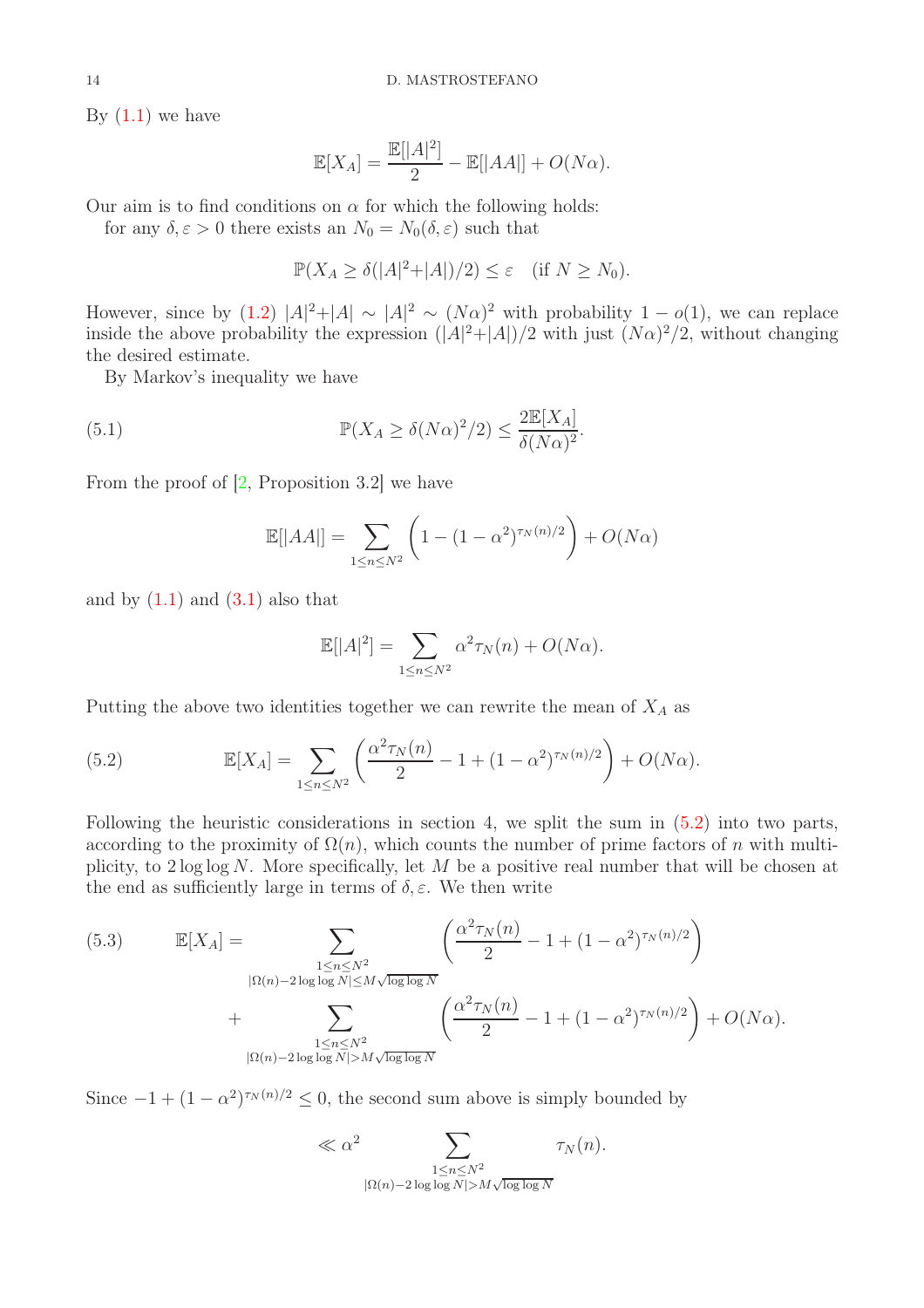By plugging the definition of  $\tau_N(n)$  in we get

$$
\sum_{\substack{1 \le n \le N^2 \\ |\Omega(n)-2\log\log N| > M\sqrt{\log\log N}}} \tau_N(n) = \sum_{\substack{1 \le n \le N^2 \\ |\Omega(n)-2\log\log N| > M\sqrt{\log\log N}}} \sum_{\substack{n \le Nd \\ n \le N \\ |\Omega(n)-2\log\log N| > M\sqrt{\log\log N}}} 1
$$
\n
$$
= \sum_{d \le N} \sum_{\substack{n \le Nd \\ |\Omega(d)+\Omega(k)-2\log\log N| > M\sqrt{\log\log N} \\ k \le N}} 1
$$
\n
$$
\ll \sum_{\substack{d \le N \\ |\Omega(d)-\log\log N| > \frac{M}{2}\sqrt{\log\log N} \\ k \le N}} 1
$$
\n
$$
\le N \sum_{\substack{d \le N \\ \log N \\ |\Omega(d)-\log\log N| > \frac{M}{2}\sqrt{\log\log N} \\ k \le N}} 1.
$$

To compute the last sum above we use a variant of the Erdős–Kac's theorem, which states that the result of Proposition [4.3](#page-10-3) holds with the function  $\Omega(n)$  in place of  $\omega(n)$  (and that it easily follows from [\[10,](#page-19-4) ch. III, Theorem 4.15]). It derives an upper bound for the second line in [\(5.3\)](#page-13-1) of:

<span id="page-14-0"></span>(5.4) 
$$
\ll \frac{\alpha^2 N^2}{M} \exp\left(-\frac{M^2}{8}\right) + O(N\alpha),
$$

thanks to the bound [\(4.8\)](#page-10-1). Clearly, we can make  $(5.4) \leq \delta \epsilon \alpha^2 N^2/4$ , say, if  $M = M(\delta, \epsilon)$  is sufficiently large. Also, note that the upper bound [\(5.4\)](#page-14-0) essentially matches our heuristic bound [\(4.7\)](#page-9-0), where the constant M here replaces the unbounded function  $\lambda(N)$  there.

<span id="page-14-1"></span>Overall, we have so far proved that

(5.5) 
$$
\mathbb{E}[X_A] \leq \sum_{\substack{1 \leq n \leq N^2 \\ |\Omega(n) - 2\log\log N| \leq M\sqrt{\log\log N}}} \left(\frac{\alpha^2 \tau_N(n)}{2} - 1 + (1 - \alpha^2)^{\tau_N(n)/2}\right) + \frac{\delta \varepsilon}{4} \alpha^2 N^2.
$$

By Lemma [2.3](#page-4-1) we have

$$
(1-\alpha^2)^{\tau_N(n)/2} = \exp\left(\frac{\tau_N(n)}{2}\log(1-\alpha^2)\right) \le \exp\left(-\frac{\alpha^2\tau_N(n)}{2}\right) \le 1 - \frac{\alpha^2\tau_N(n)}{2} + \frac{\alpha^4\tau_N(n)^2}{8},
$$

.

which used in the sum in  $(5.5)$  gives

(5.6) 
$$
\mathbb{E}[X_A] \leq \sum_{\substack{1 \leq n \leq N^2 \\ |\Omega(n) - 2\log\log N| \leq M\sqrt{\log\log N}}} \frac{\alpha^4 \tau_N(n)^2}{8} + \frac{\delta \varepsilon}{4} \alpha^2 N^2
$$

Note that the above sum is on the double condition

<span id="page-14-3"></span><span id="page-14-2"></span> $2 \log \log N - M \sqrt{\log \log N} \leq \Omega(n) \leq 2 \log \log N + M \sqrt{\log \log N}.$ 

By raising both members of the rightmost inequality to the power 2 and letting  $z := 1/2$ , we may upper bound the sum in  $(5.6)$  with

(5.7) 
$$
\leq \frac{\alpha^4}{8} 2^{2 \log \log N + M \sqrt{\log \log N}} \sum_{1 \leq n \leq N^2} \tau_N(n)^2 z^{\Omega(n)}.
$$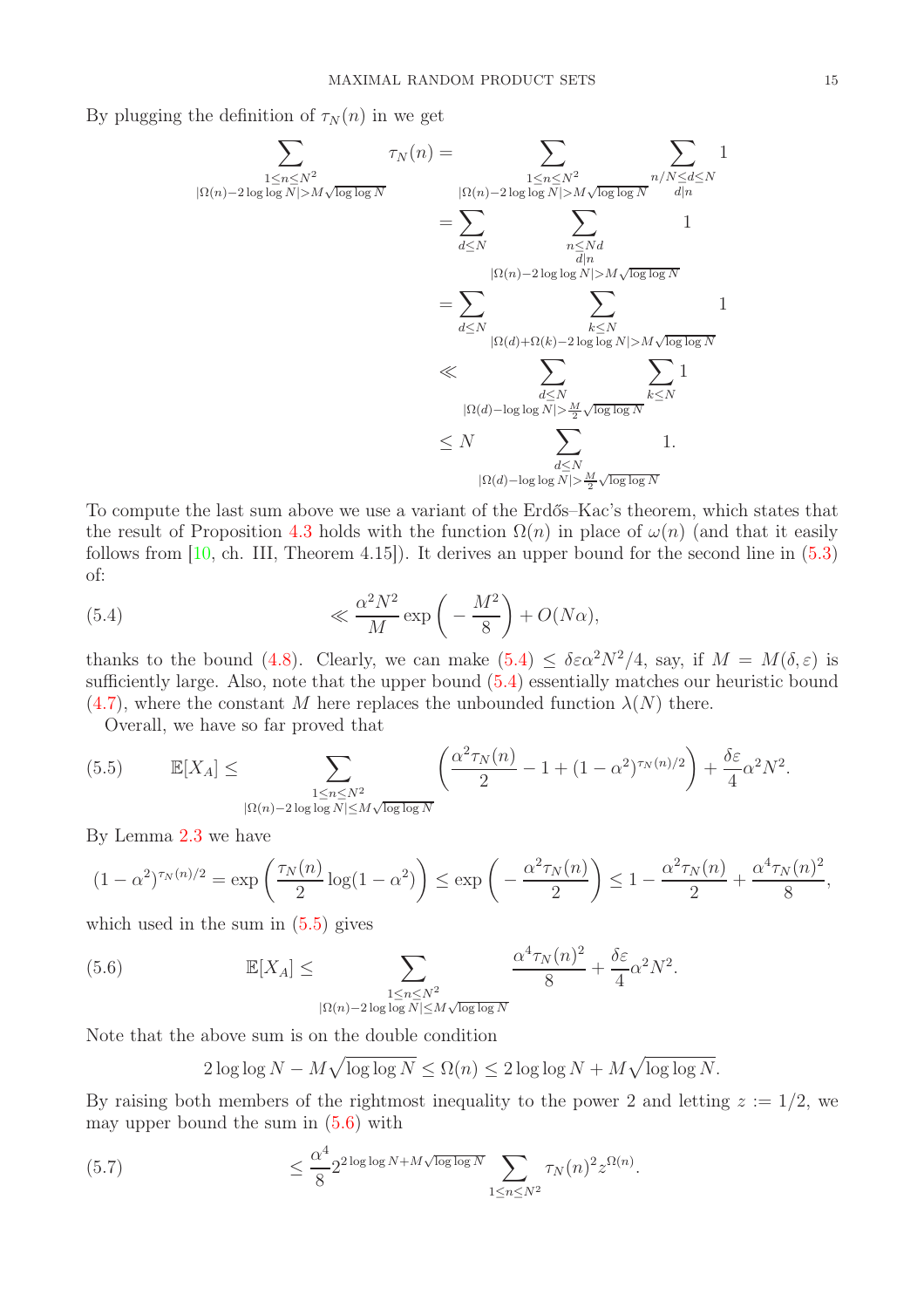Plugging the definition of  $\tau_N(n)$  in, we find

$$
\sum_{1 \leq n \leq N^2} \tau_N(n)^2 z^{\Omega(n)} = \sum_{1 \leq n \leq N^2} z^{\Omega(n)} \bigg( \sum_{\substack{d \mid n \\ n/N \leq d \leq N}} 1 \bigg)^2.
$$

By expanding the square and swapping summations we get the above is

<span id="page-15-0"></span>
$$
= \sum_{1 \le n \le N^2} z^{\Omega(n)} \sum_{\substack{d_1 | n \ d_2 | n}} 1 \sum_{\substack{d_2 | n \ d_2 | n}} 1
$$
  
\n
$$
\ll \sum_{1 \le d_1 < d_2 \le N} \sum_{\substack{n \ge n \le N d_1 \ n \equiv 0 \pmod{[d_1, d_2]}}} z^{\Omega(n)} + \sum_{1 \le d \le N} \sum_{\substack{1 \le n \le N d \ n \equiv 0 \pmod{d}}} z^{\Omega(n)}.
$$

In the second double sum in [\(5.8\)](#page-15-0) we change variable  $n = dk$ , with  $k \leq N$ , to make it

<span id="page-15-3"></span>(5.9) 
$$
= \sum_{1 \le d \le N} z^{\Omega(d)} \sum_{1 \le k \le N} z^{\Omega(k)} \ll N^2 (\log N)^{2z-2} = \frac{N^2}{\log N},
$$

by two applications of Corollary [2.2.](#page-3-4)

Regarding the first double sum in [\(5.8\)](#page-15-0) we use the following substitution:  $d_1 = et_1, d_2 = et_2$ and  $n = t_1 t_2 e k$ . We can then upper bound it with

<span id="page-15-1"></span>(5.10) 
$$
\leq \sum_{1 \leq e \leq N} z^{\Omega(e)} \sum_{1 \leq t_2 \leq N/e} z^{\Omega(t_2)} \sum_{1 \leq t_1 < t_2} z^{\Omega(t_1)} \sum_{k \leq N/t_2} z^{\Omega(k)}.
$$

Notice that the condition  $t_1 < t_2$  forces  $t_2 \geq 2$ . Moreover,  $1 \leq N/t_2$  implies  $2 \leq 2N/t_2$ . So, two applications of Corollary [2.2](#page-3-4) make [\(5.10\)](#page-15-1)

$$
\ll N \sum_{1 \leq e \leq N} z^{\Omega(e)} \sum_{2 \leq t_2 \leq N/e} \frac{z^{\Omega(t_2)}}{t_2} (\log(2N/t_2))^{z-1} \sum_{1 \leq t_1 < t_2} z^{\Omega(t_1)} \ll N \sum_{1 \leq e \leq N} z^{\Omega(e)} \sum_{2 \leq t_2 \leq N/e} z^{\Omega(t_2)} (\log(2N/t_2))^{z-1} (\log t_2)^{z-1}.
$$

By swapping summations and by another application of Corollary [2.2](#page-3-4) the above is

$$
= N \sum_{2 \le t_2 \le N} z^{\Omega(t_2)} (\log(2N/t_2))^{z-1} (\log t_2)^{z-1} \sum_{e \le N/t_2} z^{\Omega(e)}
$$
  

$$
\ll N^2 \sum_{2 \le t_2 \le N} \frac{z^{\Omega(t_2)}}{t_2} (\log(2N/t_2))^{2(z-1)} (\log t_2)^{z-1}
$$
  

$$
= N^2 \sum_{2 \le t \le N} \frac{1}{2^{\Omega(t)} t \sqrt{\log t} \log(2N/t)}.
$$

We now pause a moment to understand the behaviour of the last sum above.

<span id="page-15-2"></span>**Lemma 5.1.** For any  $N \geq 12$  we have

$$
\sum_{2 \le t \le N/2} \frac{1}{2^{\Omega(t)} t \sqrt{\log t} \log(N/t)} \ll \frac{\log \log N}{\log N}.
$$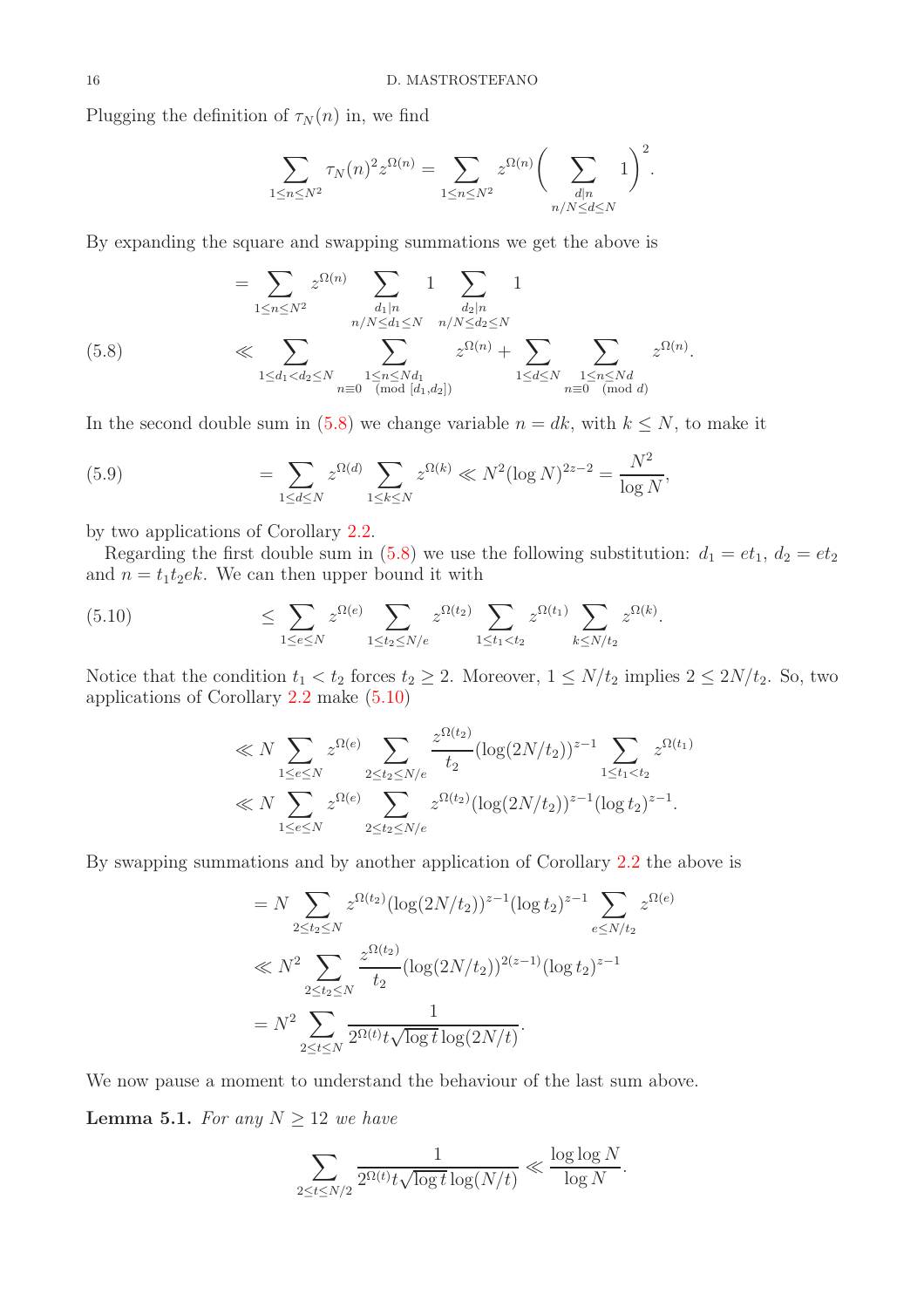Proof. To begin with, we split the sum into dyadic intervals:

$$
\sum_{2 \leq t \leq N/2} \frac{1}{2^{\Omega(t)} t \sqrt{\log t} \log(N/t)} \leq \sum_{k=1}^{\left\lfloor \frac{\log N}{\log 2} \right\rfloor - 2} \sum_{\substack{\max\{2, N/2^{k+1}\} < t \leq N/2^k}} \frac{1}{2^{\Omega(t)} t \sqrt{\log t} \log(N/t)} \ll \frac{1}{N} \sum_{k=1}^{\left\lfloor \frac{\log N}{\log 2} \right\rfloor - 2} \frac{2^k}{k \sqrt{\log(N/2^{k+1})}} \sum_{\substack{\max\{2, N/2^{k+1}\} < t \leq N/2^k}} \frac{1}{2^{\Omega(t)}}.
$$

By Corollary [2.2](#page-3-4) the innermost sum on the second line above is bounded by

$$
\ll \frac{N}{2^k} \frac{1}{\sqrt{\log(N/2^k)}}.
$$

Plugging this last estimate in, we find

$$
\sum_{2 \le t \le N/2} \frac{1}{2^{\Omega(t)} t \sqrt{\log t} \log(N/t)} \ll \sum_{k=1}^{\left\lfloor \frac{\log N}{\log 2} \right\rfloor - 2} \frac{1}{k \log(N/2^{k+1})}
$$
\n
$$
\le \frac{1}{\log(N/4)} + \int_{1}^{\left\lfloor \frac{\log N}{\log 2} \right\rfloor - 2} \frac{dt}{t \log(N/2^{t+1})}
$$
\n
$$
= \frac{1}{\log(N/4)} + \frac{\log t - \log \log(N/2^{t+1})}{\log(N/2^{t+1}) + t \log 2} \Big|_{1}^{\left\lfloor \frac{\log N}{\log 2} \right\rfloor - 2}
$$
\n
$$
\le \frac{1}{\log(N/4)} + \frac{\log \log N + O(1)}{\log N + O(1)} + \frac{\log \log(N/4)}{\log(N/4) + \log 2}
$$
\n
$$
\ll \frac{\log \log N}{\log N},
$$

using that

$$
\left\lfloor \frac{\log N}{\log 2} \right\rfloor - 2 = \frac{\log N}{\log 2} + O(1),
$$

<span id="page-16-0"></span>.

which proves the lemma.  $\Box$ 

With the help of Lemma [5.1](#page-15-2) we can now conclude the estimate of the sum in  $(5.10)$ , producing for it a bound of

(5.11) 
$$
\ll \frac{N^2 \log \log N}{\log N}
$$

Collecting together  $(5.7)$ ,  $(5.9)$  and  $(5.11)$ , we have found an overall contribution for the sum in [\(5.6\)](#page-14-2) of

$$
\ll \alpha^4 N^2 (\log N)^{2 \log 2 - 1} \exp((M \log 2 + o(1)) \sqrt{\log \log N}).
$$

Note that it matches our heuristic  $(4.11)$ , where the constant M here replaces the unbounded function  $\lambda(N)$  there.

Now suppose that  $\alpha$  is such that the quantity:

$$
\frac{\log(\alpha^2 (\log N)^{\log 4 - 1})}{\sqrt{\log \log N}}
$$

converges as  $N \longrightarrow +\infty$  and its limit equals  $-\infty$ . This is equivalent to say that for any  $K > 0$ there exists an  $N_0 = N_0(K) \in \mathbb{N}$  such that for any  $N \geq N_0$  we have

$$
\alpha^2 \le \frac{1}{(\log N)^{2\log 2 - 1} \exp(K\sqrt{\log \log N})}.
$$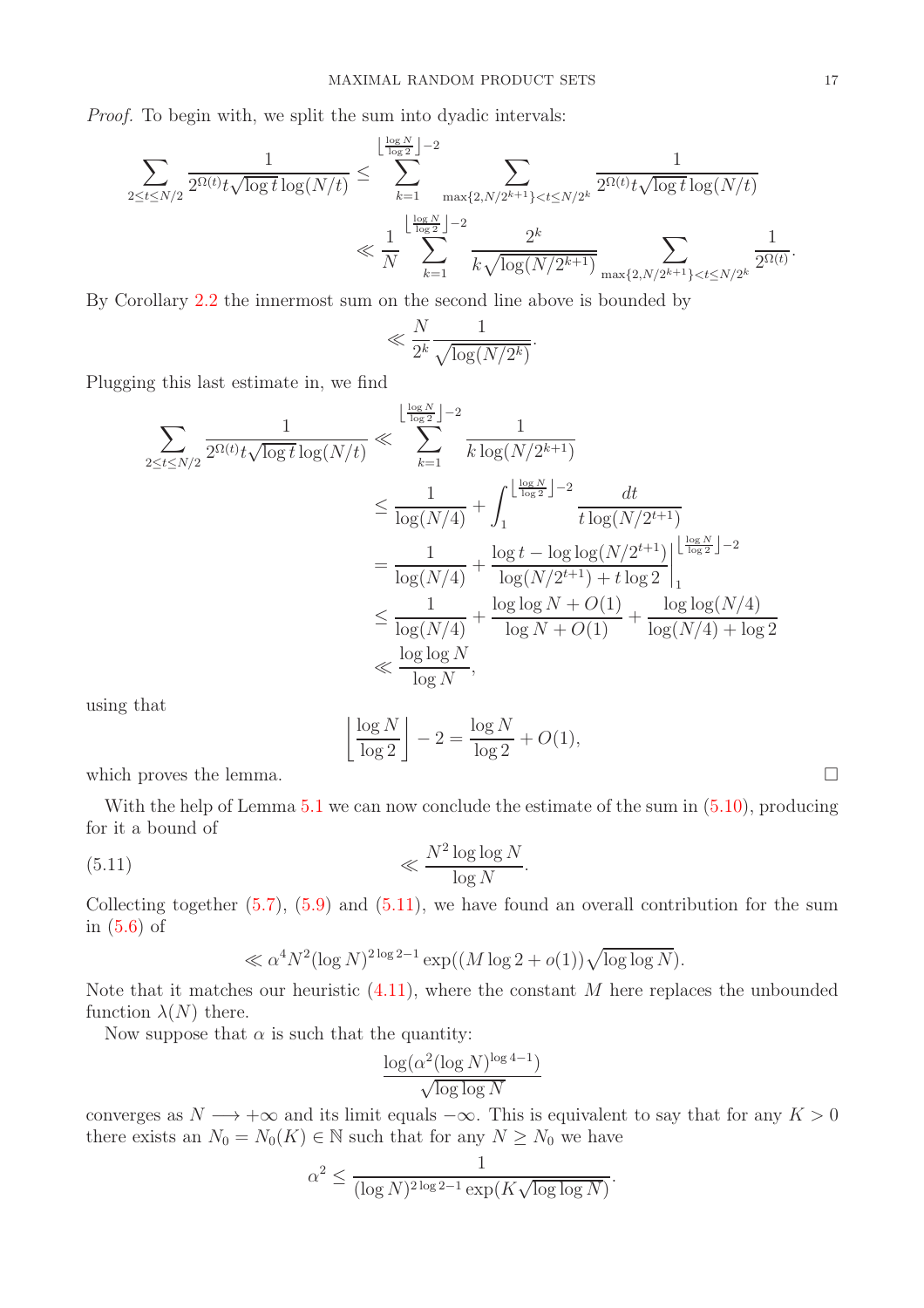Now, take  $K = 2M \log 2$  so that the sum in  $(5.6)$  becomes

$$
\ll \alpha^2 N^2 \exp((-M \log 2 + o(1)) \sqrt{\log \log N})
$$

hence  $\leq \delta \varepsilon \alpha^2 N^2/4$ , say, if N large enough in terms of  $\delta, \varepsilon$ . From [\(5.5\)](#page-14-1), it derives that there exists an  $N_0 = N_0(\delta, \varepsilon)$  such that for any  $N \geq N_0$  we have

$$
\mathbb{E}[X_A] \le \frac{\delta \varepsilon}{2} \alpha^2 N^2.
$$

Plugging this into [\(5.1\)](#page-13-2) we conclude that

$$
\mathbb{P}(X_A \ge \delta(N\alpha)^2/2) \le \varepsilon,
$$

for any  $N \geq N_0$ , for a sufficiently large  $N_0 = N_0(\delta, \varepsilon) > 0$ . This shows the sufficient part in Theorem [1.5.](#page-3-1)

## 6. The necessary condition

In this section we are going to prove the necessary condition in Theorem [1.5.](#page-3-1)

Let  $\alpha \in [0,1)$ . We have already noticed that we can confine ourselves with values of  $\alpha \longrightarrow 0$ and  $N\alpha \longrightarrow +\infty$ , thanks to Proposition [1.1](#page-1-0) and the bound [\(1.3\)](#page-2-1).

Now suppose that we either have that the quantity:

$$
\frac{\log(\alpha^2 (\log N)^{\log 4-1})}{\sqrt{\log \log N}}
$$

does not converge as  $N \longrightarrow +\infty$  or it does, but to a limit different from  $-\infty$ .

Then there exists a real number K and a sequence  $\{N_k\}_{k>1}$  such that for any  $k \geq 1$ , we have

$$
\alpha^2 \ge \frac{\exp(K\sqrt{\log\log N_k})}{(\log N_k)^{\log 4 - 1}}.
$$

In the following to shorten notations we will indicate with N a generic term of the sequence  $N_k$ .

Assume further that even for this choice of  $\alpha$  we have a random product set of maximal size, i.e. that  $|AA| \sim (|A|^2 + |A|)/2$  with probability  $1 - o(1)$ , for a random set A in  $B(N, \alpha)$ .

By Lemma [2.4](#page-4-0) we deduce that  $\mathbb{E}[|AA|] \sim \mathbb{E}[(|A|^2 + |A|)/2]$ , as  $N \longrightarrow +\infty$ . Moreover, by the proof of  $[2,$  Proposition 3.2 and equations  $(1.1)$  and  $(3.1)$  we can restate this last asymptotic equality as:

<span id="page-17-0"></span>(6.1) 
$$
\sum_{1 \le n \le N^2} \left( \frac{\alpha^2 \tau_N(n)}{2} - 1 + (1 - \alpha^2)^{\tau_N(n)/2} \right) = o(N^2 \alpha^2).
$$

The goal is to show that the above sum is larger than a small positive constant times  $N^2\alpha^2$ , thus contradicting our asymptotic hypothesis for this choice of  $\alpha$ .

Since by Lemma [2.3](#page-4-1) we have

$$
(1 - \alpha^2)^{\tau_N(n)/2} = \exp\left(\frac{\tau_N(n)}{2}\log(1 - \alpha^2)\right) \ge 1 + \frac{\tau_N(n)}{2}\log(1 - \alpha^2) = 1 - \frac{\tau_N(n)\alpha^2}{2} + O(\alpha^4 \tau_N(n)),
$$

by [\(3.1\)](#page-5-0) and since  $\alpha \longrightarrow 0$ , the term inside parenthesis in [\(6.1\)](#page-17-0) is positive apart from an overall error contribution of  $o(\alpha^2 N^2)$ . Hence, we can freely discard some unnecessary pieces from the sum to get a lower bound.

In particular, a first lower bound for the sum in  $(6.1)$  is given by:

$$
\sum_{2\log\log N+M\sqrt{\log\log N}<\Omega_2(n)\leq 2\log\log N+2M\sqrt{\log\log N}}\left(\frac{\alpha^2\tau_N(n)}{2}-1+(1-\alpha^2)^{\tau_N(n)/2}\right)\!,
$$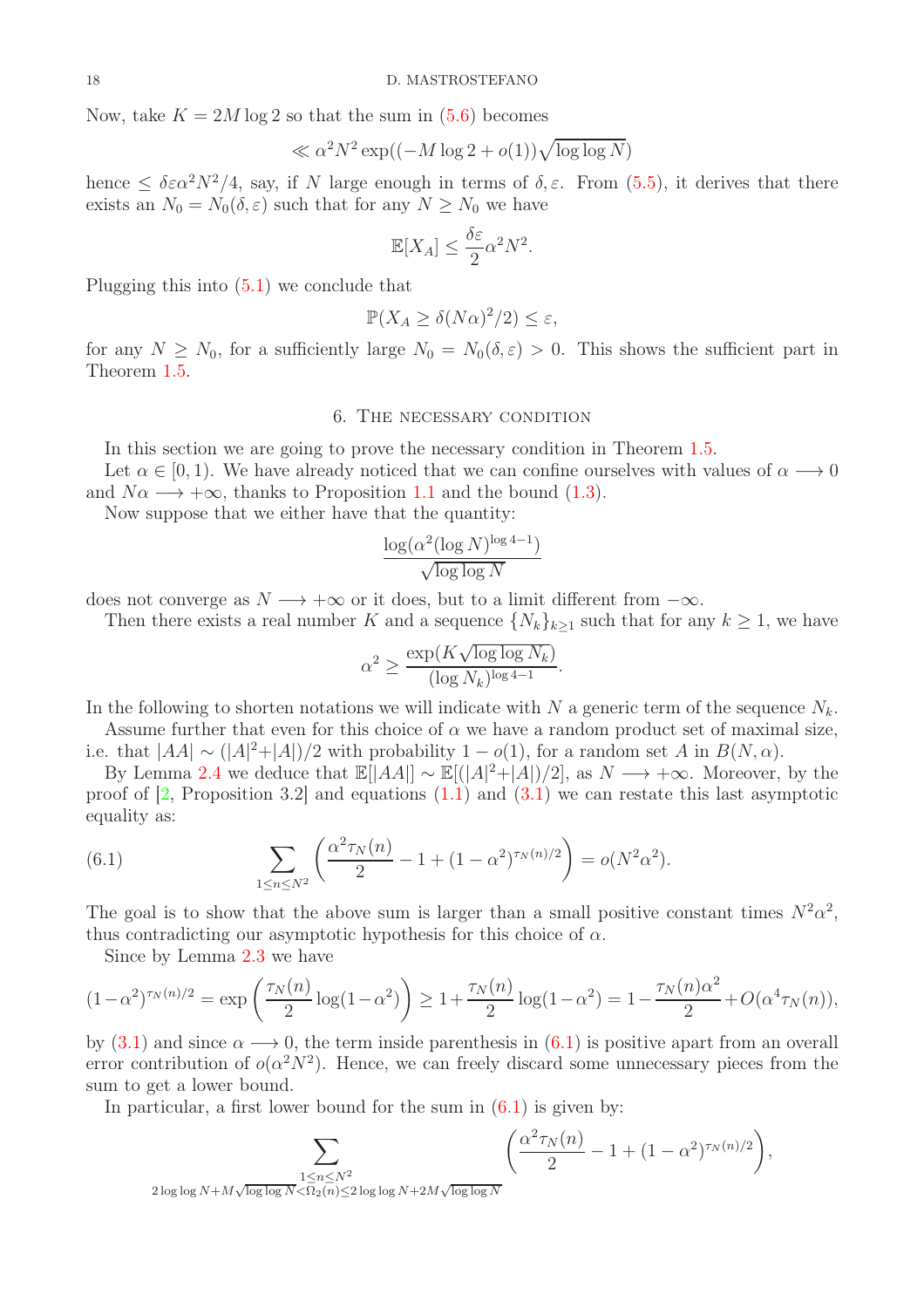where  $M$  is a sufficiently large positive real number that will be chosen later on and we indicate with  $\Omega_2(n)$  the function which counts the number of all prime factors of n different form 2 and counted with multiplicity.

Now, by following our heuristics in subsection 4.6, if we let

$$
h := 2\log\log N + M\sqrt{\log\log N}
$$
  

$$
m := 2\log\log N + 2M\sqrt{\log\log N}
$$

we further lower bound [\(6.1\)](#page-17-0) with:

<span id="page-18-0"></span>(6.2) 
$$
\sum_{\substack{1 \le n \le N^2 \\ h < \Omega_2(n) \le m}} \left( \frac{\alpha^2 \tau_N(n)}{2} - 1 \right) = \frac{\alpha^2}{2} \sum_{\substack{1 \le n \le N^2 \\ h < \Omega_2(n) \le m}} \tau_N(n) - \sum_{\substack{1 \le n \le N^2 \\ h < \Omega_2(n) \le m}} 1.
$$

The plan is to exhibit a lower bound for the first sum on the right hand side of [\(6.2\)](#page-18-0) and an upper bound for the second one there and compare them. Let us start with the former task. By expanding the definition of  $\tau_N(n)$  it is immediate to see that

$$
\sum_{\substack{1 \le n \le N^2 \\ h < \Omega_2(n) \le m}} \tau_N(n) = \sum_{\substack{1 \le n \le N^2 \\ h < \Omega_2(n) \le m}} \sum_{\substack{d|n \\ n/N \le d \le N}} 1 = \sum_{1 \le d \le N} \sum_{\substack{1 \le k \le N \\ h < \Omega_2(d) + \Omega_2(k) \le m}} 1,
$$

since clearly  $\Omega_2(n)$  is still a completely additive function. Moreover, we can lower bound the above with:  $\Omega$ 

$$
\geq \sum_{\substack{1 \leq d \leq N \\ h/2 < \Omega_2(\bar{d}) \leq m/2}} \sum_{\substack{1 \leq k \leq N \\ h/2 < \Omega_2(\bar{k}) \leq m/2}} 1 = \left( \sum_{\substack{1 \leq j \leq N \\ h/2 < \Omega_2(j) \leq m/2}} 1 \right)^2.
$$

To compute the sum into square parenthesis we use a variant of the Erdős–Kac's theorem, which states that the result of Proposition [4.3](#page-10-3) holds with the function  $\Omega_2(n)$  in place of  $\omega(n)$  (and that it easily follows from  $[10, ch. III, Theorem 4.15]$ . We deduce that:

$$
\sum_{\substack{1 \le j \le N \\ h/2 < \Omega_2(j) \le m/2}} 1 = \frac{N}{\sqrt{2\pi}} \int_{M/2}^M e^{-t^2/2} dt + O\left(\frac{N}{\sqrt{\log \log N}}\right),
$$

with a big-Oh constant independent of M.

In conclusion, the first term on the right hand side of [\(6.2\)](#page-18-0) is

<span id="page-18-2"></span>(6.3) 
$$
\gg \alpha^2 N^2 \left( \int_{M/2}^M e^{-t^2/2} dt \right)^2
$$

$$
\gg_M \frac{N^2}{(\log N)^{\log 4 - 1}} \exp(K \sqrt{\log \log N}),
$$

if N is sufficiently large with respect to M and since M is positive.

On the other hand, we can rewrite the second sum in [\(6.2\)](#page-18-0) as

(6.4) 
$$
\sum_{h < k \le m} \Pi(N^2, k),
$$

where

<span id="page-18-1"></span>
$$
\Pi(N^2, k) := \sum_{\substack{n \le N^2 \\ \Omega_2(n) = k}} 1.
$$